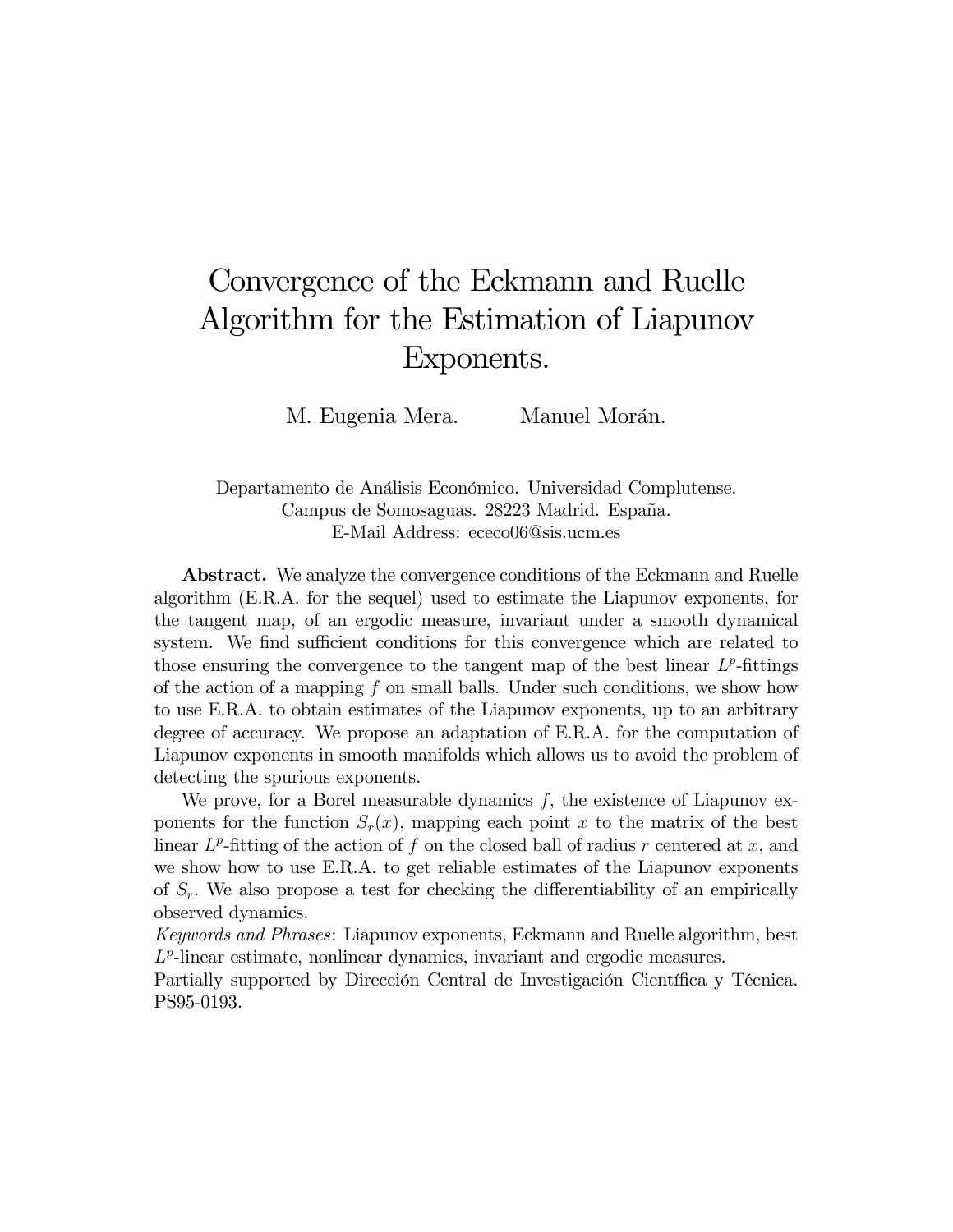# 1. Introduction.

In this article we find conditions ensuring the convergence of the Eckmann and Ruelle algorithm (see [7]) used in the estimation of the Liapunov exponents, for the tangent map, of an ergodic measure, invariant under a smooth dynamical system. We start by introducing the Liapunov exponents.

# 1.1. Liapunov exponents of dynamical systems. Oseledec theorem.

Let  $f : M \to M$  be a dynamical system where M is a Borel subset of IR<sup>s</sup>, and let  $\mu$  be an f-invariant probability measure on the  $\sigma$ -algebra of Borel subsets of M. Let  $S : M \to M_s$  be a measurable map where  $M_s$  is the set of real  $s \times s$  matrices and S is such that  $\log^+(||S(x)||) \in L^1(\mu)$  (for an arbitrary matrix A, we denote by ||A|| the largest eigenvalue of  $(A^*A)^{1/2}$  where  $A^*$  denotes the transposed matrix of A). Consider the matrix  $S_z^{(q)}$  defined by

$$
S_z^{(q)} = S(f^{q-1}(z)) S(f^{q-2}(z)) \cdots S(z), \qquad (1.1)
$$

where  $f^k$  denotes the k-fold composition  $f \circ f \circ \cdots \circ f$ . The multiplicative ergodic theorem proved by Oseledec (see [13]) states that the limit

$$
\Lambda_z = \lim_{q \to \infty} (S_z^{(q)*} S_z^{(q)})^{(2q)^{-1}}
$$

exists  $\mu$ -a.e. The logarithms of the eigenvalues of  $\Lambda_z$  are called *characteristic (or* Liapunov) exponents of S at z. If  $\mu$  is ergodic, they are constant  $\mu$ -a.e.

If M is a smooth submanifold of IR<sup>s</sup>,  $f \in C^1(M)$  and  $\mu$  has a compact support, the Liapunov exponents for  $S(x) = Df(x)$  are well defined (see [15]). They quantify the sensitivity of the system to initial conditions, and give relevant information about the entropy and fractal dimension of the invariant measure  $\mu$  (see [6]). The eigenspaces of the matrix  $\Lambda_z$  also give useful information on the local structure of  $\mu$ .

### 1.2. Estimation of the Liapunov exponents of an observed dynamics. The Eckmann and Ruelle algorithm.

Assume that the state space M defined in section 1.1. is an open subset of  $\mathbb{R}^s$ . When computing the Liapunov exponents of  $Df$  a standard problem arises when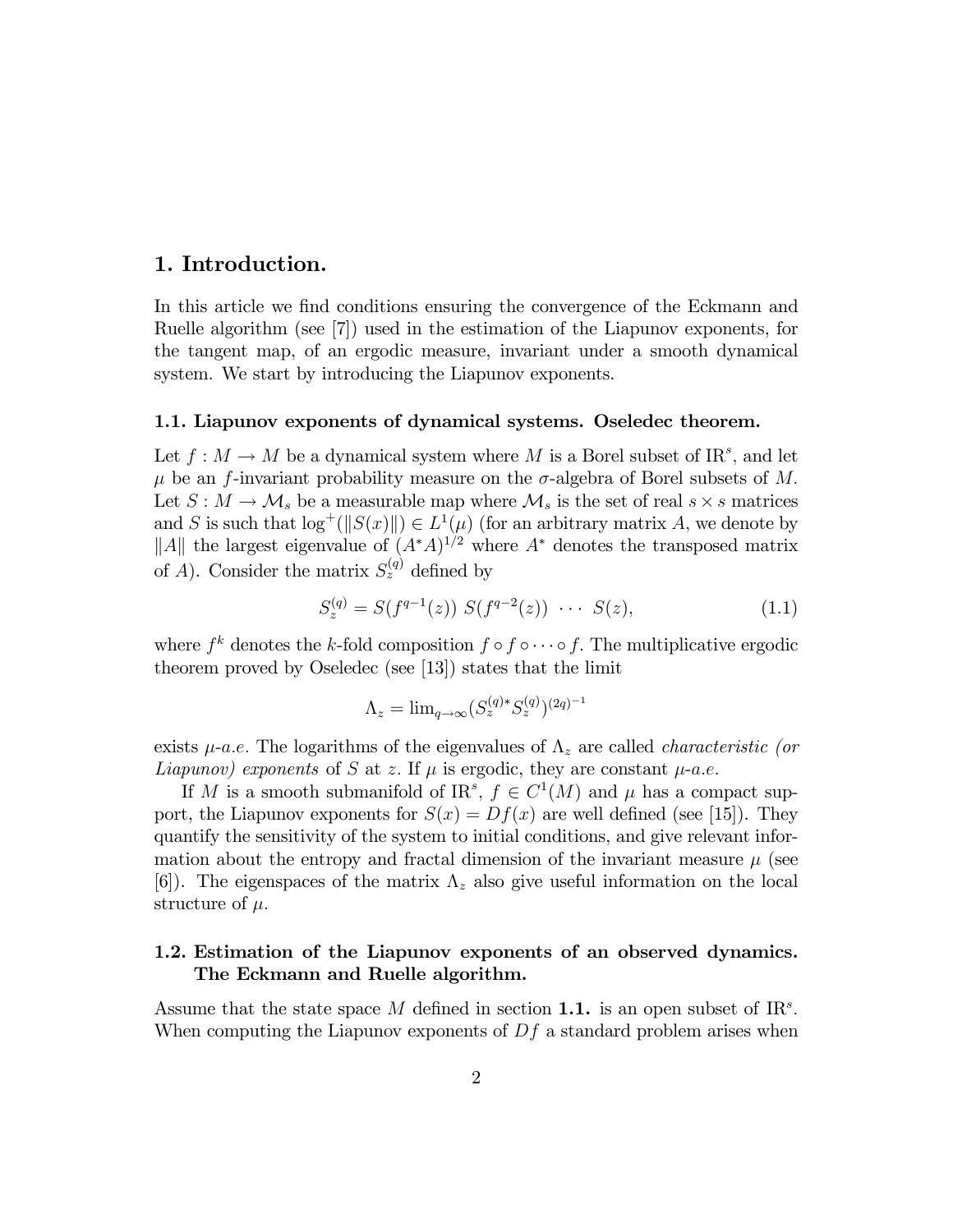the time one mapping  $f$  is unknown and the tangent map must be estimated by observing a given vectorial time series  $\{x_0, ..., x_{n-1}\} \subset \mathbb{R}^s$ . This time series is assumed to consist of the first  $n$  points of the orbit of the initial state  $z$  under an unknown evolution law f of a dynamical system, i.e.  $x_i = f^i(z)$ ,  $i = 0, ..., n - 1$ (we denote this time series by  $O_n(z)$ ). Most of the algorithms used to estimate Liapunov exponents use a linear fitting of the tangent map (see for instance  $[7]$ ,  $[16]$ ) and [1]). One of the most frequently used is E.R.A. It has proved computationally efficient in giving the whole Liapunov spectrum of many dynamics, instead of the largest Liapunov exponent, as done by other standard algorithms ([21], [17]). However we do not know of any rigorous proof of its convergence. We provide it in Theorem 2.3: In particular we show how E.R.A. may be used to compute the whole Liapunov spectrum of a smooth dynamics, up to an arbitrary degree of accuracy. We now describe how this algorithm works.

Let  $Df_z^{(q)}$  be the matrix defined by (1.1) for  $S = Df$ . Since  $Df$  is unknown, the algorithm replaces it by an estimate. Given  $x_i \in O_n(z)$ , the estimate of  $Df(x_i)$  is obtained by taking the linear map  $\beta_{r,x_i,n}$  which best describes how the evolution law takes the vectors  $x_j - x_i$  to the vectors  $x_{j+1} - x_{i+1}$  for vectors  $x_j$  in a small ball centered at  $x_i$ . Given a radius  $r > 0$ , let  $N_{r,n}(i)$  denote the set of indices j such that  $|x_j - x_i|_2 \leq r \left( \left| \cdot \right|_2$  denotes the Euclidean norm) and  $x_j \in O_n(z)$ . If we use the least squares fit then  $\beta_{r,x_i,n}$  minimizes, in the set of linear maps

$$
\mathcal{A}_{r,x_i,n}(\beta) := \left[ \frac{1}{n} \sum_{j \in N_{r,n}(i)} \left( |x_{j+1} - x_{i+1} - \beta(x_j - x_i)|_2 \right)^2 \right]^{1/2}.
$$
 (1.2)

In order to obtain the convergence of the algorithm we need to ensure the goodness of the estimate  $\beta_{r,x_i,n}$  of  $Df(x_i)$ .

#### 1.3. Convergence of E.R.A: description of the proof.

We assume from now onwards that we work in the setting described in section 1.1. Given a point x in M, let  $B(x, r)$  denote the closed ball, in the Euclidean norm, with radius r centered at x. Given p and r, with  $1 < p < \infty$  and  $r > 0$  we define, on the set  $\mathcal{L}_s$  of linear maps from  $\text{IR}^s$  to  $\text{IR}^s$ , the functional

$$
\mathcal{A}_{r,x,\mu}(\beta) := \left[ \int_{B(x,r)} \left( |f(y) - f(x) - \beta(y-x)|_p \right)^p d\mu(y) \right]^{1/p}, \quad (1.3)
$$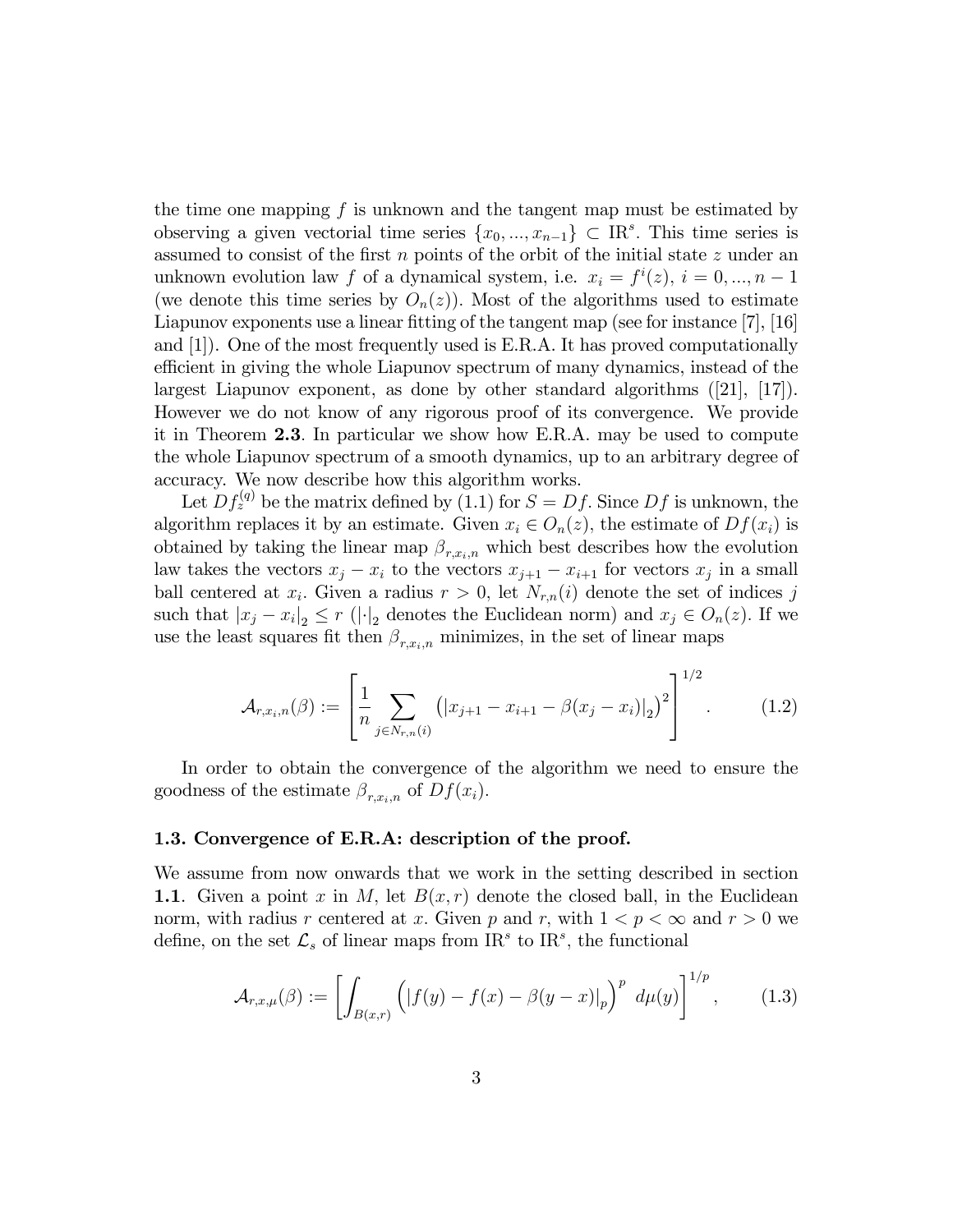where  $|\cdot|_p$  is the usual p-norm of vectors in IR<sup>s</sup>. If there is a unique  $\beta_{r,x,\mu} \in \mathcal{L}_s$ where the minimum of  $\mathcal{A}_{r,x,\mu}$  is attained, we say that  $\beta_{r,x,\mu}$  is the best linear estimate in  $L^p(\mu|B(x,r))$ -norm of f at x (throughout the text  $\mu|B(x,r)$  denotes the restriction of the measure  $\mu$  to the ball  $B(x, r)$ .

Notice that (1.3) coincides with (1.2) when  $p = 2$ ,  $x = x_i$  and  $\mu = \mu_{z,n}$ with  $\mu_{z,n} = n^{-1} \sum_{j=0}^{n-1} \delta_{f^j(z)}$ . Thus, E.R.A. replaces  $Df(x_i)$  with the linear map  $\beta_{r,x_i,\mu_{z,n}}$  which is the best linear estimate in  $L^p(\mu_{z,n} | B(x_i,r))$ -norm of f at  $x_i$ . If f is a Borel measurable dynamics, and  $\mu$  is an f-invariant and ergodic measure, we prove that  $\lim_{n\to\infty} \beta_{r,x_i,\mu_{z,n}} = \beta_{r,x_i,\mu}$   $\mu$ -*a.e.*  $z \in M$ , where  $\beta_{r,x_i,\mu}$  is the best linear estimate in  $L^p(\mu | B(x_i, r))$ -norm of f at  $x_i$ . The goodness of  $\beta_{r, x_i, \mu_{z,n}}$  as an estimate of  $Df(x_i)$  may thus be obtained by proving first the goodness of  $\beta_{r,x_i,\mu_{z,n}}$ as an estimate of  $\beta_{r,x_i,\mu}$ , and then the goodness of  $\beta_{r,x_i,\mu}$  as an estimate of  $Df(x_i)$ .

The determination of sufficient conditions for the convergence of  $\beta_{r,x,\mu}$  to  $Df(x)$  when the radius r tends to zero is not a trivial problem due to the fact that the measure  $\mu$  may exhibit a complex local structure. It is shown in [11] that there exists an inverse relationship between the regularity conditions of  $\mu$ , in terms of local densities, and the smoothness of the mapping  $f$  required to ensure the goodness of the estimates. Also, if the measure  $\mu |B(x, r)$ , for small r, is concentrated near a hyperplane,  $\beta_{r,x,\mu}$  may be a poor estimate. This is known to happen when estimating the Liapunov exponents of an empirically recorded time series with embedding techniques (see [18], [7]). In that case, the inaccuracy of linear fittings makes it difficult to distinguish between the exponents given by the algorithm which are the true Liapunov exponents of the measure and those which are spurious. We discuss how to get round this problem in section 1.6.

# 1.4.  $L_r^p$ -Liapunov exponents.

Assume now that the point to matrix function  $S_{r,\mu}$  mapping each point x to the matrix of the best linear estimate in  $L^p(\mu|B(x,r))$ -norm of f at x is well defined. We may then ask if the hypotheses of the Oseledec theorem hold and hence the Liapunov exponents of  $S_{r,\mu}$  are well defined. If they are, we call them  $\mathbf{L}_r^p$ -Liapunov exponents. The interpretation of the Liapunov exponents of  $Df$ as asymptotic exponential rates of convergence or divergence of infinitely nearby orbits is obtained by applying the chain rule to  $Df^{q}v$ , where v is a perturbation in the tangent space. However, in practice we may not have access to infinitely nearby orbits and the map  $S_{r,\mu}(x)$  describes the evolution of observable data, in the ball  $B(x, r)$ , better than  $Df(x)$  does. Although the chain rule does not work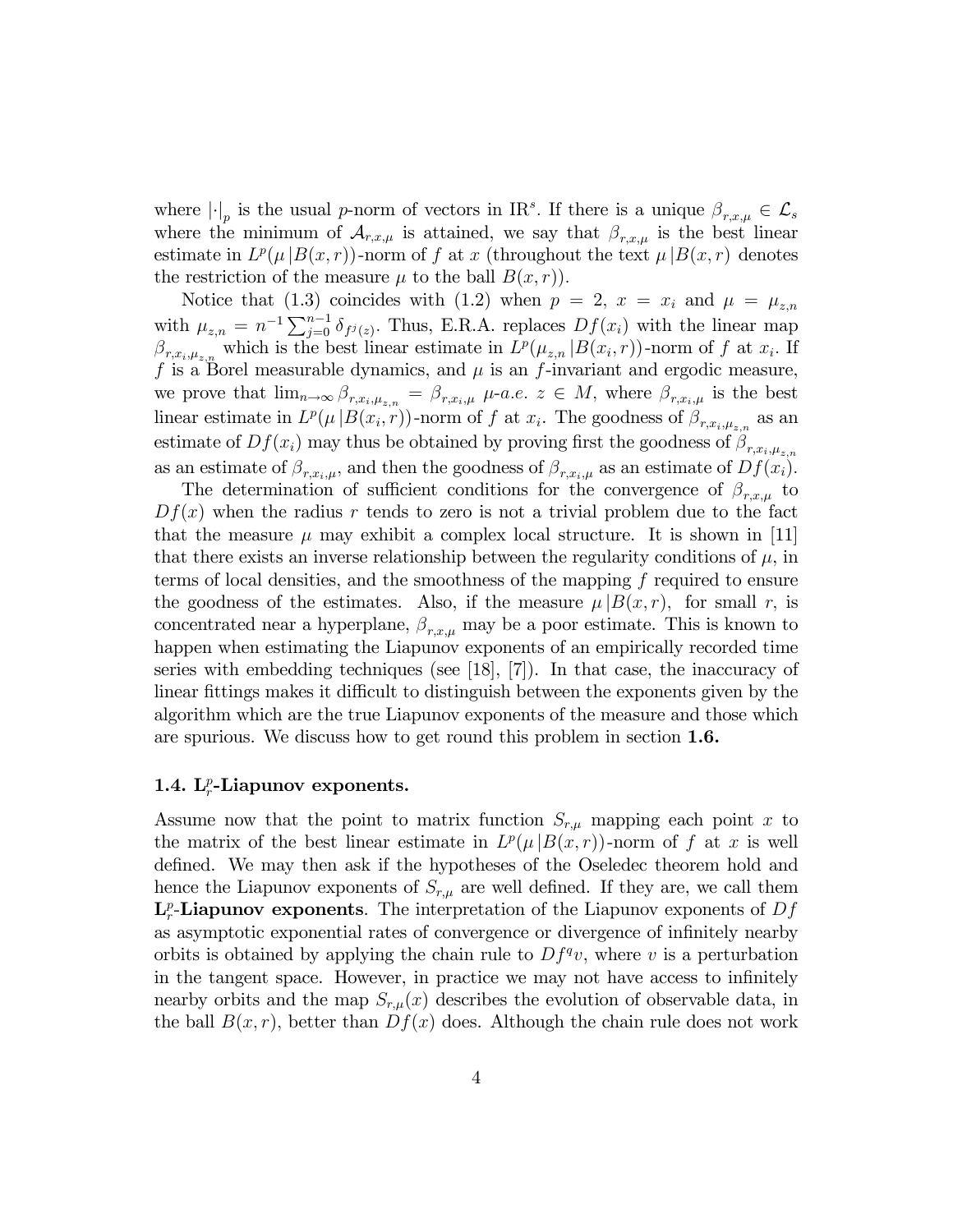for the linear  $L_r^p$ -estimates, the Oseledec theorem provides a multiplicative average of the  $S_{r,\mu}(x)$  matrices along the orbit. The interest of the  $L_r^p$ -Liapunov exponents lies in the fact that they are also defined for Borel measurable non-differentiable dynamics, and the state space  $M$  may be any Borel subset of  $IR<sup>s</sup>$  (see Theorem  $(2.1).$ 

To compute the  $L_r^p$ -Liapunov exponents we have to modify E.R.A. slightly, keeping the radii of the balls fixed, instead of taking a given number of closest neighbours as in the original algorithm. In particular, if we keep the radius  $r$  of the balls constant, take a sufficiently large number  $q$  of matrices to be estimated, and a sufficiently large number  $n \gg q$  of points in the orbit, this version of E.R.A. gives us the  $L_r^p$ -Liapunov exponents up to an arbitrary degree of accuracy (see Theorem 2.2). If instead we first take a sufficiently large  $q$ , then fix a sufficiently small value of r and then take an n large enough, we can obtain the Liapunov spectrum of  $Df$ , for a smooth dynamics  $f$ , with arbitrary accuracy.

In order to reduce the amount of time needed to make linear fits using all points in each ball we can incorporate the box-assisted device for Önding neighboring points (see [8]). See [12] for a more detailed discussion of the practical issues involved in the use of the algorithm.

#### 1.5. Test for the smoothness of the dynamics.

We need to check the smoothness of empirical data when computing their Liapunov exponents, if we want to interpret them as estimates of the Liapunov spectrum of the tangent map. To this end we provide an additive test to measure the degree of differentiability of the data. Let  $\mathcal{A}_{r,x,\mu}$  be defined by (1.3) and let  $S_{r,\mu}$  be the function mapping each point x to the matrix  $S_{r,\mu}(x)$  of the best linear estimate in  $L^p(\mu|B(x,r))$ -norm of f at x. The weighted error corresponding to  $S_{r,\mu}(x)$  is  $(\mu(B(x,r)))^{-1/p}A_{r,x,\mu}(S_{r,\mu}(x))$ . The goodness of the linear fits is defined by

$$
R_{r,\mu}(S_{r,\mu}) = \int_M \frac{1}{(\mu(B(x,r)))^{1/p}} \mathcal{A}_{r,x,\mu}(S_{r,\mu}(x)) d\mu(x) =
$$
  

$$
\int_M \left(\frac{1}{\mu(B(x,r))} \int_{B(x,r)} \left(|f(y) - f(x) - S_{r,\mu}(x)(y-x)|_p\right)^p d\mu(y)\right)^{1/p} d\mu(x).
$$

In Theorem 2.1. we prove that under suitable conditions this quantity is well defined. Since the algorithm replaces  $S_{r,\mu}(x)$  with  $S_{r,\mu_{z,n}}(x)$  where  $\mu_{z,n}$  $n^{-1} \sum_{j=0}^{n-1} \delta_{f^j(z)}$  (see section **1.3**), the algorithm gives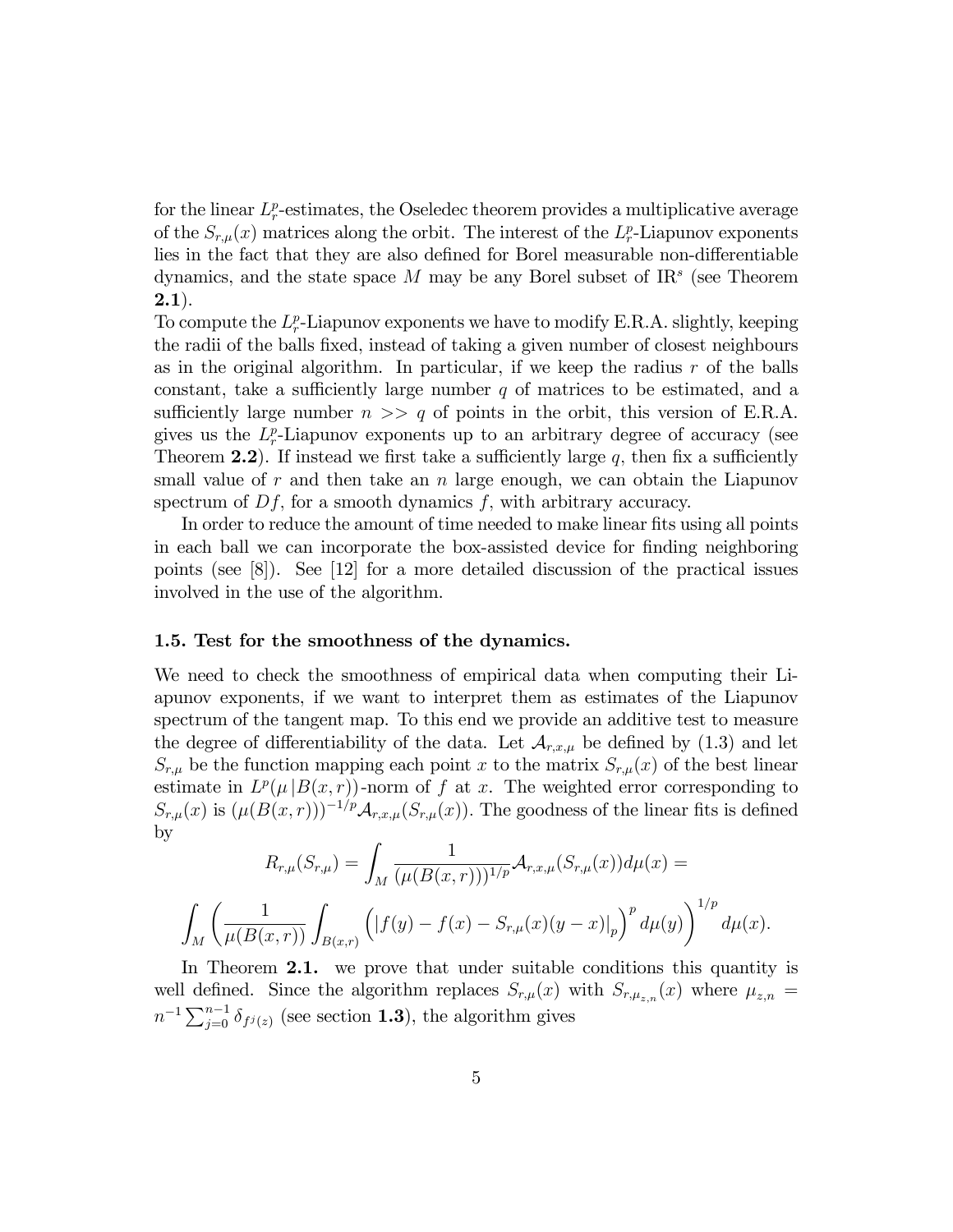$$
R_r^{(q)}(S_{r,\mu_{z,n}}) := \frac{1}{q} \sum_{i=0}^{q-1} \frac{1}{(\mu_{z,n}(B(f^i(z),r)))^{1/p}} \mathcal{A}_{r,f^i(z),\mu_{z,n}}(S_{r,\mu_{z,n}}(f^i(z)))
$$

as estimate of  $R_{r,\mu}(S_{r,\mu})$ . In Theorem 2.2 we prove the convergence of  $R_r^{(q)}(S_{r,\mu_{z,n}})$ to  $R_{r,\mu}(S_{r,\mu})$  when q and n tend to infinity. Finally, we define the parameter

$$
R := \liminf_{r \to 0} \frac{\log(R_{r,\mu}(S_{r,\mu}))}{\log r}
$$

and in proposition 1 we provide lower bounds for R when f is a Hölder, a Lipschitz, or a  $C^{1+\varepsilon}$  function. In particular, in the differentiable case we prove that  $R \geq 1$ .

# 1.6. Adaptation of E.R.A. to a dynamics in a smooth submanifold of  $\mathbf{IR}^s$ .

In Theorem 2.3 we give sufficient conditions for the convergence of E.R.A. to the Liapunov exponents of the tangent map  $Df$  when a smooth dynamics f is defined on a d-dimensional smooth submanifold M in  $\text{IR}^s$ , with  $d \leq s$ . We briefly describe how the algorithm works in this case. Let  $(U_i, \Phi_i)$  be a chart at  $x_i \in$  $O_n(z)$  with  $\Phi_i(x_i) = 0$ , and let  $g_i = \Phi_{i+1} \circ f \circ \Phi_i^{-1}$ . Then,  $Df(x_i)$  is defined as  $Df(x_i) = D\Phi_{i+1}^{-1}(0)Dg_i(0)D\Phi_i(x_i)$  and is independent of the chosen charts. The Liapunov exponents are the logarithms of the eigenvalues of the matrix  $\Lambda_z =$  $\lim_{q \to \infty} (Dg^{(q)} Dg^{(q)})^{(2q)-1}$  where  $Dg^{(q)} = Dg_{q-1}(0) Dg_{q-2}(0) \cdots Dg_0(0)$  and do not depend on the chosen charts either. The problem is how to select charts  $(U_i, \Phi_i)$ at the points  $x_i \in O_n(z)$  and, given the choice, to prove the convergence to  $Dg_i(0)$ of the best linear estimate in  $L^p(\nu_{n,i} | B(0,r))$ -norm of  $g_i$  at the origin, where  $\nu_{n,i} := \Phi_i \# (\mu_{z,n} | U_i)$  is the measure induced by  $\mu_{z,n} | U_i$  under the map  $\Phi_i$ , and  $\mu_{z,n} = n^{-1} \sum_{j=0}^{n-1} \delta_{f^j(z)}$ . Let  $x_{i_j} \in O_n(z)$ ,  $j = 1, ..., d$  be the nearest neighbours of the point  $x_i$  such that the vectors  $v_j = x_{i_j} - x_i$ ,  $j = 1, ..., d$  are linearly independent, and let  $T_i$  be the subspace spanned by them. The algorithm takes an  $r_0 > 0$ , and a chart  $(U_i, \Phi_i)$  at  $x_i$ , where  $U_i = \{y \in \text{IR}^s : |y - x_i|_2 < r_0\}$ , such that the restriction of  $\Phi_i$  to  $U_i \cap O_n(z)$  is given by  $\Phi_i(x) = \Pi_{T_i}(x - x_i)$ , where  $\Pi_{T_i}$  denotes the orthogonal projection of  $\text{IR}^s$  on  $T_i$ . We show in Theorem 2.3 that such a chart exists for small enough  $r_0$ . Notice that in this case the estimate of  $Dg^{(q)}$  is a  $d \times d$ matrix. Therefore this method gives an estimate of the  $d$  true exponents of  $Df$ thus avoiding the often pointed out problem (see [2], [7] and [16]) of detecting the  $s - d$  spurious exponents.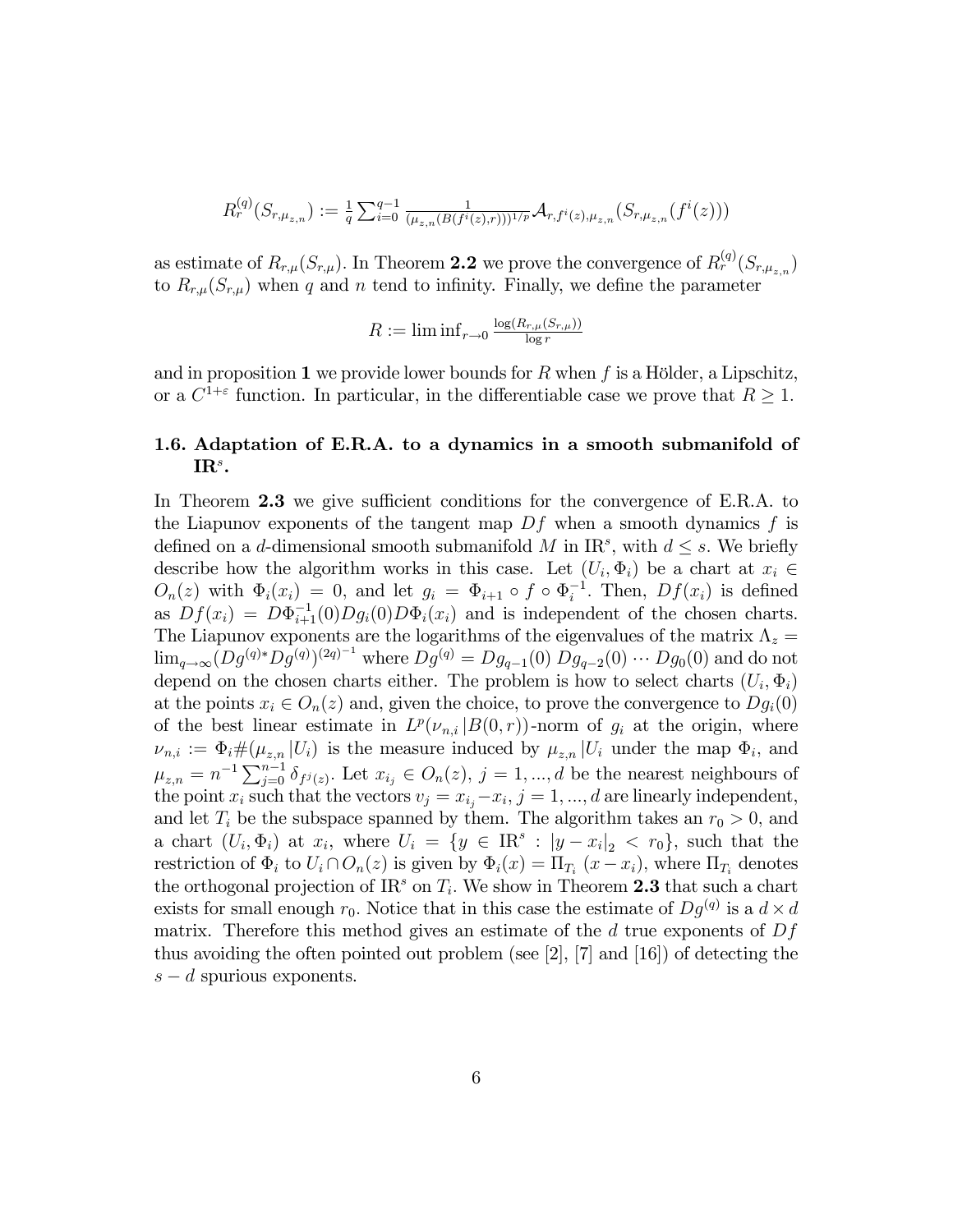# 2. Results.

We work in the framework described in section 1.1. Recall that  $\mathcal{L}_s$  denotes the set of linear maps from IR<sup>s</sup> to IR<sup>s</sup>,  $\mathcal{M}_s$  denotes the set of real  $s \times s$  matrices, and  $Q^*$  stands for the transposed matrix of the matrix Q. We denote by  $spt(\mu)$  the topological support of  $\mu$  and by dim  $\mu$  the Hausdorff dimension of the measure  $\mu$  defined by dim  $\mu = \inf \{ \dim(A) : \mu(A) > 0 \}$  where  $\dim(A)$  is the Hausdorff dimension of the set  $A$  (see [10]).

We start with a lemma which states sufficient conditions on  $f, \mu$  and p for the existence and uniqueness of the best linear estimate in  $L^p(\mu|B(x,r))$ -norm of f at the point  $x \in M$  where M is a Borel subset of IR<sup>s</sup>. In order to obtain uniqueness we need to assume that  $\mu |B(x, r)|$  is not concentrated on hyperplanes. We denote by  $P(B(x, r))$  the set of Borel probability measures on M such that  $\mu(H \cap B(x, r))$  <  $\mu(B(x,r))$  holds for any hyperplane H. We adopt the notation  $\|\beta\|_2$  for the usual norm of linear maps, that is  $\|\beta\|_2 = \max\{|\beta v|_2 : |v|_2 = 1, v \in \mathbb{R}^s\}.$ 

For  $x \in M$ ,  $r > 0$ ,  $\mu \in P(B(x, r))$  and  $p \in (1, \infty)$  we define, on the set  $\mathcal{L}_s$ , the functional  $A_{r,x,\mu}$  given by (1.3) and the functional  $h_{r,x,\mu}$  given by

$$
h_{r,x,\mu}(\beta) = \left[ \int_{B(x,r)} \left( \left| \beta(y-x) \right|_p \right)^p d\mu(y) \right]^{1/p} . \tag{2.1}
$$

**Lemma 1.** Let  $S = \{ \beta \in \mathcal{L}_s : ||\beta||_2 = 1 \}$ ,  $p \in (1, \infty)$ ,  $x \in M$ ,  $r > 0$ , and  $\mu \in P(B(x,r))$ . Then

(i) There is a  $T_{r,x,\mu} \in \mathcal{S}$  where the minimum value of  $h_{r,x,\mu}$  on  $\mathcal{S}$  is attained and  $h_{r,x,\mu}(T_{r,x,\mu}) > 0.$ 

(ii) Let  $|f|_p \in L^p(\mu|B(x,r))$ . Then, there is a unique  $\beta_{r,x,\mu} \in \mathcal{L}_s$  where the minimum value of  $\mathcal{A}_{r,x,\mu}$  on  $\mathcal{L}_s$  is attained and

$$
\left\|\beta_{r,x,\mu}\right\|_{2} \le \frac{2\left[\int_{B(x,r)} \left(|f(y) - f(x)|_{p}\right)^{p} d\mu(y)\right]^{1/p}}{h_{r,x,\mu}(T_{r,x,\mu})}.
$$
(2.2)

**Proof.** The first statement of part (i) follows from the continuity of the functional  $h_{x,r,\mu}$  on the compact set S, and the assumption  $\mu \in P(B(x,r))$  ensures  $h_{r,x,\mu}(T_{r,x,\mu}) > 0.$ 

Since  $|f|_p \in L^p(\mu | B(x,r))$ ,  $\mathcal{A}_{r,x,\mu}(\alpha) < \infty$  for every  $\alpha \in \mathcal{L}_s$ . Let  $\tau := \inf_{\alpha \in \mathcal{L}_s} \mathcal{A}_{r,x,\mu}(\alpha)$ , and  $R := \frac{\tau + \mathcal{A}_{r,x,\mu}(0)}{h_{r,x,\mu}(T_{r,x,\mu})}$ . Then  $\mathcal{A}_{r,x,\mu}(\alpha) > \tau$  if  $||\alpha||_2 > R$ , so that the continuous functional  $\mathcal{A}_{r,x,\mu}$  attains its minimum in  $\mathcal{L}_s$ . The uniqueness of the minimum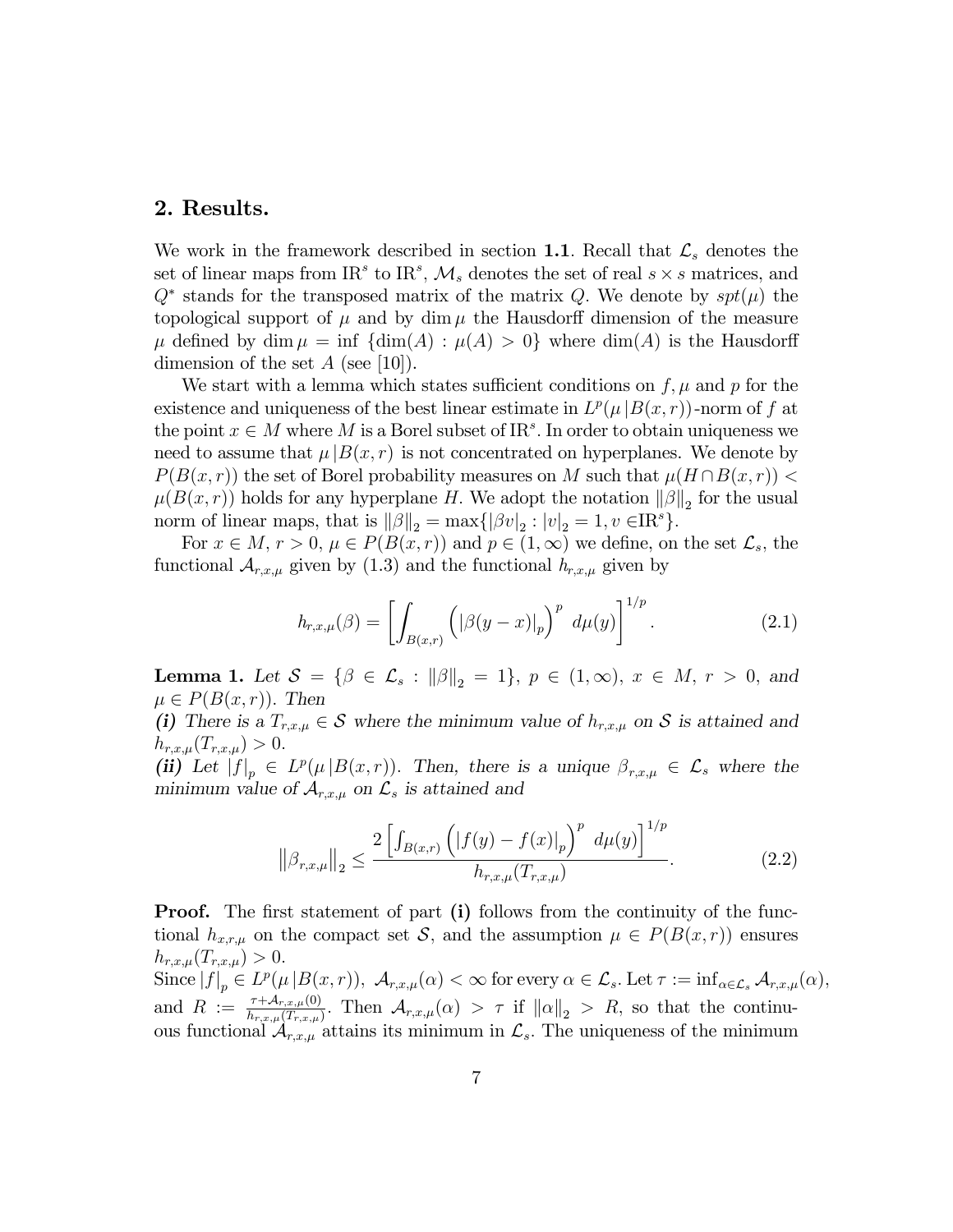can be obtained from the strict convexity of the normed space  $L^p(\mu|B(x,r))$  for  $p \in (1,\infty)$  and from the fact  $\mu \in P(B(x,r))$ . Let  $T_{r,x,\mu} \in \mathcal{S}$  be the linear map obtained in (i). Then, for any  $\alpha \in \mathcal{L}_s$ ,  $h_{r,x,\mu}(\alpha) \geq ||\alpha||_2 h_{r,x,\mu}(T_{r,x,\mu})$  holds, which for  $\alpha = \beta_{r,x,\mu}$  gives

$$
\left\|\beta_{r,x,\mu}\right\|_2 \leq \frac{h_{r,x,\mu}(\beta_{r,x,\mu})}{h_{r,x,\mu}(T_{r,x,\mu})} \leq \frac{\mathcal{A}_{r,x,\mu}(\beta_{r,x,\mu}) + \left[\int_{B(x,r)} \left(|f(y)-f(x)|_p\right)^p \ d\mu(y)\right]^{1/p}}{h_{r,x,\mu}(T_{r,x,\mu})}.
$$

This inequality together with  $\mathcal{A}_{r,x,\mu}(\beta_{r,x,\mu}) \leq \mathcal{A}_{r,x,\mu}(0)$  completes the proof of  $(2.2)$ .

The following theorem establishes the existence of  $L_r^p$ -Liapunov exponents. In a previous version, this theorem was proved for a continuous dynamics. The present formulation for a measurable dynamics, in the spirit of the Oseledec theorem, has been possible due to the observation of an anonymous referee that  $\mathcal{A}_{r,x,\mu}(S)$  is a smooth functional on  $S$ . This has also substantially simplified the proof of the theorem.

**Theorem 2.1.** Let M be a Borel subset of  $\text{IR}^s$  and let  $f : M \to M$  be a Borel measurable dynamics. Let  $\mu$  be an f-invariant measure with compact support and  $\dim \mu > s - 1$ . For  $p \in (1,\infty)$  and  $r > 0$ , let  $S_{r,\mu}: spt(\mu) \to \mathcal{M}_s$  be the function which maps each point  $x \in spt(\mu)$  to the matrix of the best linear estimate in  $L^p(\mu|B(x,r))$ -norm of f at x, i.e.  $S_{r,\mu}(x) = \beta_{r,x,\mu}$ . Then

(i) The limit  $\Gamma_{r,\mu}(z) := \lim_{q \to \infty} (S_{r,\mu,z}^{(q)*} S_{r,\mu,z}^{(q)})^{(2q)-1}$  exists  $\mu$ -a.e., where  $S_{r,\mu,z}^{(q)}$  is defined as in (1.1) for  $S = S_{r,\mu}$ .

(ii) Let  $\alpha_{r,\mu,1}(z) > \alpha_{r,\mu,2}(z) > \cdots > \alpha_{r,\mu,k}(z)$  be the logarithms of the non equal eigenvalues of  $\Gamma_{r,\mu}(z)$  (we call them  $\mathbf{L}_r^p$ -**Liapunov exponents** at the point z) and  $E_i(z)$  be the subspace generated by the eigenvectors corresponding to those eigenvalues of  $\Gamma_{r,\mu}(z)$  not larger than  $\exp(\alpha_{r,\mu,j}(z))$ . Then  $E_1(z) \supset \cdots \supset E_k(z)$ and for  $v \in E_j(z) \backslash E_{j+1}(z)$ 

$$
\lim_{q \to \infty} q^{-1} \log |S_{r,\mu,z}^{(q)}(v)|_2 = \alpha_{r,\mu,j}(z).
$$

(iii) The functions  $z \to \alpha_{r,\mu,j}(z)$  and  $z \to \dim(E_j(z))$  are measurable and finvariant. If  $\mu$  is ergodic, they are constant  $\mu$ -a.e.

(iv) The quantity  $R_{r,\mu}(S_{r,\mu}) := \int_M$  $\frac{1}{(\mu(B(x,r)))^{1/p}}\mathcal{A}_{r,x,\mu}(S_{r,\mu}(x))d\mu(x)$  is well defined. If  $\mu$  is ergodic, then  $R_{r,\mu}(S_{r,\mu}) = \lim_{q \to \infty} R_r^{(q)}(S_{r,\mu})$  holds for  $\mu$ -a.e.  $z \in M$ , where  $R_r^{(q)}(S_{r,\mu}) = \frac{1}{q} \sum_{i=0}^{q-1}$ 1  $\frac{1}{(\mu(B(f^i(z),r)))^{1/p}}{\cal A}_{r,f^i(z),\mu}(S_{r,\mu}(f^i(z))).$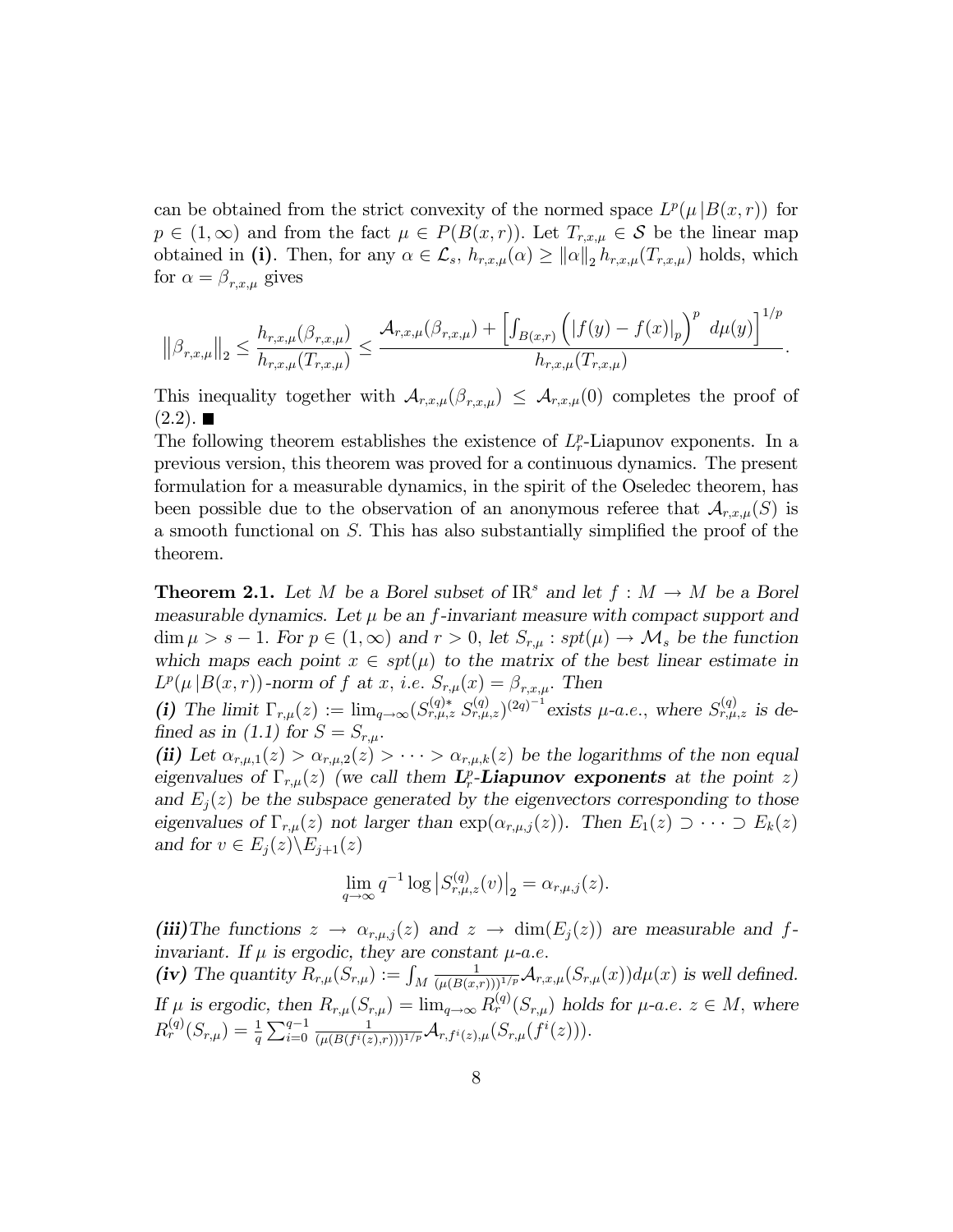**Proof.** To prove statements (i) to (iii) we show that the hypotheses of Oseledec theorem hold for the dynamics restricted to the full  $\mu$ -measure set  $M^* =$  $\bigcap_{i=0}^{\infty} f^{-i}(spt(\mu))$  and for the matrix valued mapping  $S_{r,\mu}$ . Since dim  $\mu > s - 1$ , we have that  $\mu \in P(B(x,r))$  for any  $x \in spt(\mu)$ . Using the compactness of  $spt(\mu)$  we get  $|f|_p \in L^{\infty}(\mu)$ , so in particular that  $|f|_p \in L^p(\mu)$ , and by Lemma 1 the function  $S_{r,\mu}$  is defined on  $spt(\mu)$  and  $S_{r,\mu}(f^i(z))$  is defined for every  $z \in M^*$ ,  $i \in \mathbb{N}$ .

Let  $\{x_n\}$  be a sequence on  $spt(\mu)$  converging to x. Since  $\mu(\partial B(x, r)) = 0$  for any  $x \in M$  and  $r > 0$ , we get the weak convergence of the sequence of measures  $\{\mu | B(x_n,r)\}\;$  to  $\mu | B(x,r)\;$ . From this, the continuity of the function H defined on the compact set  $spt(\mu) \times S$  by  $H(x,T) = h_{r,x,\mu}(T)$  can be derived (recall that  $\mathcal{S} = \{T \in \mathcal{L}_s : ||T||_2 = 1\}$ . Then, there is a  $(x^*, T^*) \in spt(\mu) \times \mathcal{S}$  where H attains its minimum value, and using (i) of Lemma 1 we have that  $H(x^*,T^*) > 0$ . Using this fact together with  $(2.2)$  we can get a positive constant K such that  $||S_{r,\mu}(x)||_2 < K$  for  $x \in spt(\mu)$ .

Since the map  $S \to \mathcal{A}_{r,x,\mu}(S)$  is a convex and differentiable functional in the set  $G = \{ \beta \in \mathcal{L}_s : ||\beta||_2 < K \}$ , and the unique minimum  $S_{r,\mu}(x)$  of  $\mathcal{A}_{r,x,\mu}$  belongs to G, the map  $S_{r,\mu}$  is unambiguously characterized (see [14]) by  $\psi(x, S) = 0$ where  $\psi$  is the Borel measurable function defined on  $M^* \times \text{IR}^{s^2}$  by  $\psi(x, S) =$  $|GradA_{r,x,\mu}(S)|_2$ . Thus, the graph of  $S_{r,\mu}$ 

$$
Graph(S_{r,\mu}) := \{(x, S_{r,\mu}(x)) : x \in M^*\} = \{(x, S) \in M^* \times \text{IR}^{s^2} : \psi(x, S) = 0\}
$$

belongs to the  $\sigma$ -field of the Borel subsets of  $M^* \times \text{IR}^{s^2}$  and then (see Theorem 2.3 and Remark in pp. 7 of [5])  $S_{r,\mu}$  is Borel measurable on  $M^*$ . The proof of statements (i) to (iii) is completed by proving that  $\log^+(||S_{r,\mu}(x)||_2) \in L^1(\mu)$ which is obtained using that  $||S_{r,\mu}(x)||_2$  is bounded in  $spt(\mu)$ .

The proof of  $(iv)$  follows from Birkhoff's Ergodic theorem (see [20]). It suffices to check that the map  $G(x) = \frac{1}{(\mu(B(x,r)))^{1/p}} \mathcal{A}_{r,x,\mu}(S_{r,\mu}(x))$  is  $\mu$ -integrable. The Borel measurability is obtained by the measurability of the functions  $x \to \mu(B(x,r))$ ,  $(x, S) \to \mathcal{A}_{r,x,\mu}(S)$  and  $x \to S_{r,\mu}(x)$ . The integrability can then be proved by taking into account that the maps  $x \to \|S_{r,\mu}(x)\|_2$  and  $x \to |f(x)|_p$  belong to  $L^{\infty}(\mu)$ . ×

The next theorem shows how E.R.A. can be used to compute the  $L_r^p$ -Liapunov exponents. Given a finite orbit  $O_n(z) = \{f^i(z) : i = 0, ..., n-1\}$ , the natural approximation for  $\mu$  from  $O_n(z)$  is  $\mu_{z,n} = n^{-1} \sum_{i=0}^{n-1} \delta_{f^i(z)}$ . Thus, the algorithm acts by fitting the matrix  $S_{r,\mu_{z,n}}(x)$  of the best linear estimate in  $L^p(\mu_{z,n}|B(x,r))$ -norm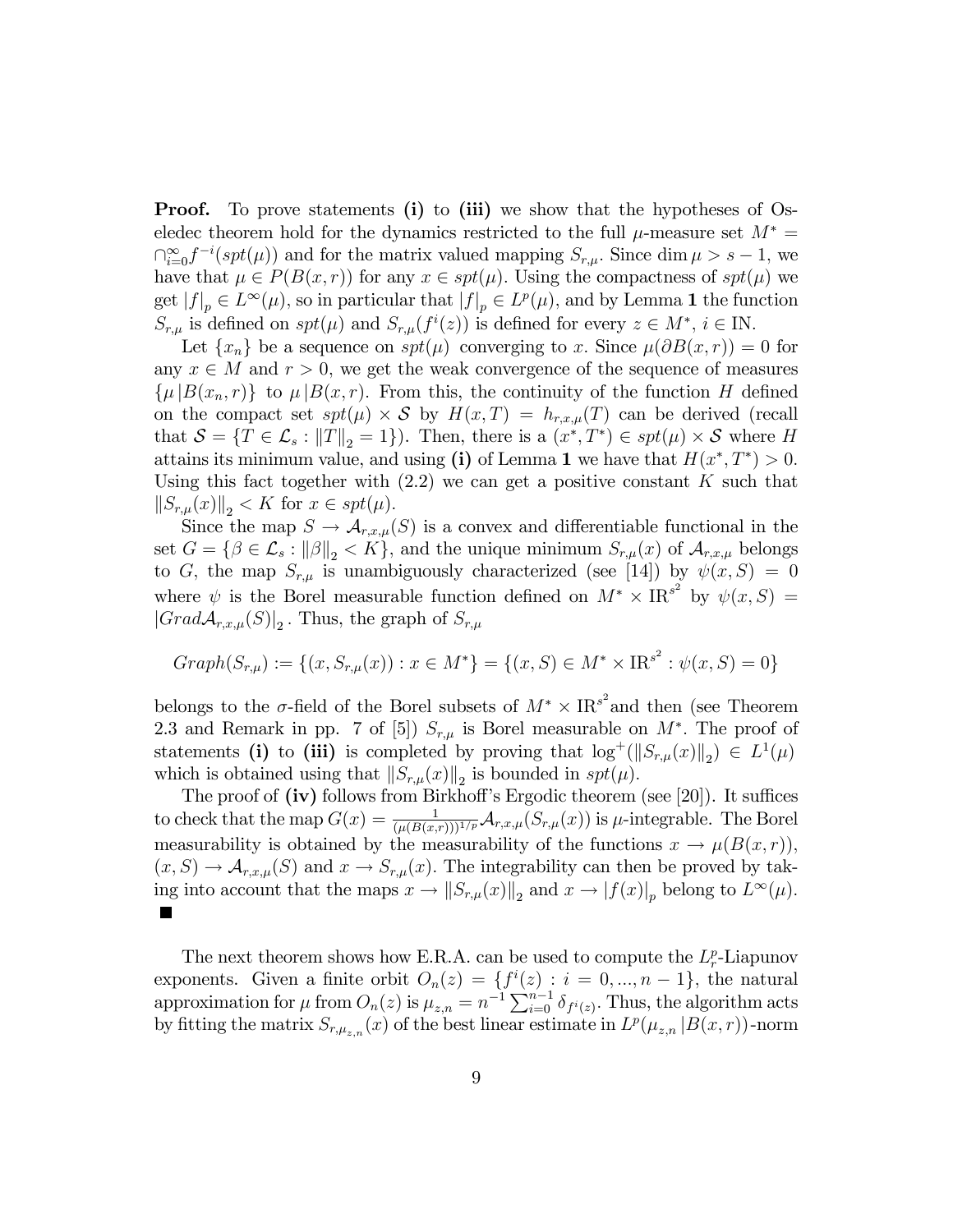of f at  $x \in O_n(z)$ . Assume that  $S_{r,\mu_{z,n}}(x)$  is defined for any  $x \in O_n(z)$ , let  $S_{r,\mu_{z,n},z}^{(q)}$ be defined as in (1.1) for  $S = S_{r,\mu_{z,n}}$  and let  $\Gamma_{r,\mu_{z,n},q}(z) = (S_{r,\mu_{z,n},z}^{(q)} S_{r,\mu_{z,n},z}^{(q)})^{\frac{1}{2q}}$ . Then, the exponents  $\alpha_{r,\mu_{z,n},j}^{(q)}$ ,  $j=1,...,s$  that E.R.A. gives, are the logarithms of the eigenvalues of the matrix  $\Gamma_{r,\mu_{z,n},q}(z)$ . The estimate of  $R_{r,\mu}(S_{r,\mu})$  given by the algorithm is

$$
R_r^{(q)}(S_{r,\mu_{z,n}}) := \frac{1}{q} \sum_{i=0}^{q-1} \frac{1}{(\mu_{z,n}(B(f^i(z),r)))^{1/p}} \mathcal{A}_{r,f^i(z),\mu_{z,n}}(S_{r,\mu_{z,n}}(f^i(z))).
$$

**Theorem 2.2.** Let M be a Borel subset of  $\text{IR}^s$ , and let  $f : M \to M$  be a Borel measurable dynamics. Let  $\mu$  be an f-invariant and ergodic measure with compact support and dim  $\mu > s - 1$ . For  $p \in (1,\infty)$  and  $r > 0$ , let  $\alpha_{r,\mu,j}$ ,  $j = 1, ..., s$  be the  $\mu$ -a.e. constant  $L_r^p$ -Liapunov exponents. Given  $O_n(z) = \{f^i(z) : i = 0, ..., n-1\},\$ let  $\alpha_{r,\mu_{z,n},j}^{(q)}(z), j = 1,...,s$  be the estimates of the  $L_r^p$ -Liapunov exponents obtained by the Eckmann and Ruelle algorithm from  $O_n(z)$ . Then,

$$
\lim_{q \to \infty} \lim_{n \to \infty} \alpha_{r,\mu_{z,n},j}^{(q)}(z) = \alpha_{r,\mu,j}, \ j = 1, ..., s
$$
\n(2.3)

and

$$
\lim_{q \to \infty} \lim_{n \to \infty} R_r^{(q)}(S_{r,\mu_{z,n}}) = R_{r,\mu}(S_{r,\mu})
$$
\n(2.4)

for  $\mu$ -a.e.  $z \in M$ .

**Proof.** By Theorem 2.1, for any  $p \in (1,\infty)$  and  $r > 0$  the  $L_r^p$ -Liapunov exponents  $\alpha_{r,\mu,j}$ ,  $1 \leq j \leq s$  are defined, and by the ergodicity of  $\mu$  they are constant  $\mu$ a.e. They are the logarithms of the eigenvalues of the  $\mu$ -a.e well defined matrix  $\Gamma_{r,\mu}(z) := \lim_{q \to \infty} \Gamma_{r,\mu,q}(z)$  where  $\Gamma_{r,\mu,q}(z) := (S_{r,\mu,z}^{(q)*} S_{r,\mu,z}^{(q)})^{(2q)^{-1}}$  and  $S_{r,\mu,z}^{(q)}$  is defined as in (1.1) for  $S = S_{r,\mu}$ . Since the characteristic polynomial of any matrix is a continuous function of its entries and the roots of any polynomial are continuous functions of its coefficients (see [9]), it follows that the eigenvalues of any matrix are continuous functions of its entries and then

$$
\lim_{q \to \infty} \alpha_{r,\mu,j}^{(q)}(z) = \alpha_{r,\mu,j}, \ j = 1, ..., s
$$
\n(2.5)

where  $\alpha_{r,\mu,j}^{(q)}(z)$  are the logarithms of the eigenvalues of  $\Gamma_{r,\mu,q}(z)$ .

The exponents computed by E.R.A., that we have denoted by  $\alpha_{r,\mu_{z,n},j}^{(q)}(z)$ ,  $j = 1, ..., s$ , are the logarithms of the eigenvalues of the matrix  $\Gamma_{r,\mu_{z,n},q}(z)$ , where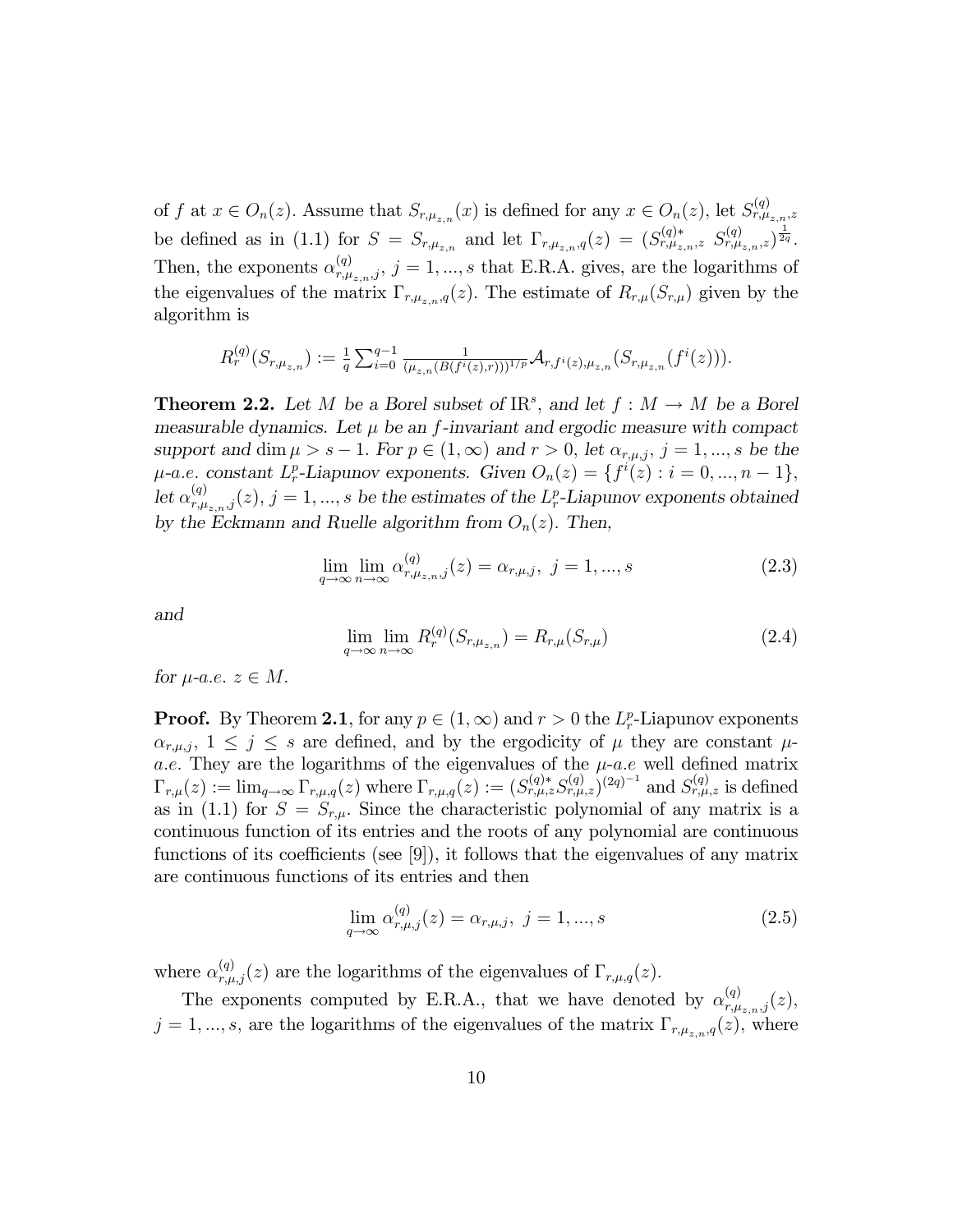$\mu_{z,n} = n^{-1} \sum_{i=0}^{n-1} \delta_{f^i(z)}$  and  $z \in M$ . The proof of (2.3) is completed by proving the existence of a set B of full  $\mu$ -measure such that for  $z \in B$  and  $x \in spt(\mu)$ ,  $S_{r,\mu_{z,n}}(x)$ is defined for large n, and  $\lim_{n\to\infty} S_{r,\mu_{z,n}}(x) = S_{r,\mu}(x)$  holds. In this case we have that  $\lim_{n\to\infty} \Gamma_{r,\mu_{z,n},q}(z) = \Gamma_{r,\mu,q}(z)$  for  $q \in \mathbb{N}$  and  $z \in B \cap (\bigcap_{k=0}^{\infty} f^{-k}(spt(\mu)))$  and by the continuity of the eigenvalues of a matrix with respect to its entries we get

$$
\lim_{n \to \infty} \alpha_{r,\mu_{z,n},j}^{(q)}(z) = \alpha_{r,\mu,j}^{(q)}(z) \text{ for } q \in \mathbb{N}, j = 1, ..., s
$$
 (2.6)

which together with (2.5) gives (2.3).

Now we prove that  $\mu$ -a.e. z, and for  $x \in spt(\mu)$ ,  $S_{r,\mu_{z,n}}(x)$  is defined for large n, and  $\lim_{n\to\infty} S_{r,\mu_{z,n}}(x) = S_{r,\mu}(x)$  holds. For the proof of existence and uniqueness of  $S_{r,\mu_{z,n}}(x)$  we have to check that  $\mu_{z,n} \in P(B(x,r))$  and  $|f|_p \in L^p(\mu_{z,n}|B(x,r))$ holds for large n (see Lemma 1). Since dim  $\mu > s-1$  we have that  $\mu \in P(B(x, r))$ for any  $x \in spt(\mu)$ , and compactness of  $spt(\mu)$  implies  $|f|_p \in L^p(\mu)$ . Thus, it suffices to show that  $\{\mu_{z,n}\}$  converges weakly to  $\mu$  for  $\mu$ -a.e  $z \in M$ . When f is a continuous dynamics, this fact is well known. It is not difficult to see that this is also true for any Borel measurable  $\mu$ -preserving dynamics: observing that the set of balls centered at points with rational coordinates and with rational radii are a countable basis for the usual topology of IR<sup>s</sup>, the weak convergence of  $\{\mu_{z,n}\}$  to  $\mu$  for  $\mu$ -a.e  $z \in M$  follows from Theorem 2.2 in [4]. Let  $B_1$  denote the set of full  $\mu$ -measure where the weak convergence of  $\{\mu_{z,n}\}\)$  to  $\mu$  holds. We prove that there is a set  $B \subset B_1$  of full  $\mu$ -measure such that for any  $z \in B$  and any  $x \in spt(\mu)$ ,  $\lim_{n\to\infty} S_{r,\mu_{z,n}}(x) = S_{r,\mu}(x)$  holds, showing that any subsequence of  $\{S_{r,\mu_{z,n}}(x)\}$ contains a subsequence which converges to  $S_{r,\mu}(x)$ . In order to do this we first prove that  $\{S_{r,\mu_{z,n}}(x)\}\)$  is a bounded sequence. Using Lemma 1 we get

$$
\left\| S_{r,\mu_{z,n}}(x) \right\|_2 \le \frac{2\mathcal{A}_{r,x,\mu_{z,n}}(0)}{h_{r,x,\mu_{z,n}}(T_{r,x,\mu_{z,n}})}.
$$
\n(2.7)

We get an upper bound for  $\{||S_{r,\mu_{z,n}}(x)||_2\}$  proving that for any  $z \in B$ ,

$$
\lim_{n\to\infty} h_{r,x,\mu_{z,n}}(T_{r,x,\mu_{z,n}}) = h_{r,x,\mu}(T_{r,x,\mu}) \text{ and } \lim_{n\to\infty} \mathcal{A}_{r,x,\mu_{z,n}}(\alpha_n) = \mathcal{A}_{r,x,\mu}(\alpha)
$$

holds where  $T_{r,x,\nu}$ ,  $\nu \in {\{\mu,\mu_{z,n}\}}$  is the linear map in S where the minimum value of the functional  $h_{r,x,\nu}$  is attained, and  $\{\alpha_n\}$  is any sequence in  $\mathcal{L}_s$  with  $\lim_{n\to\infty}\alpha_n =$  $\alpha$ . We also shall use the last fact to prove (2.4).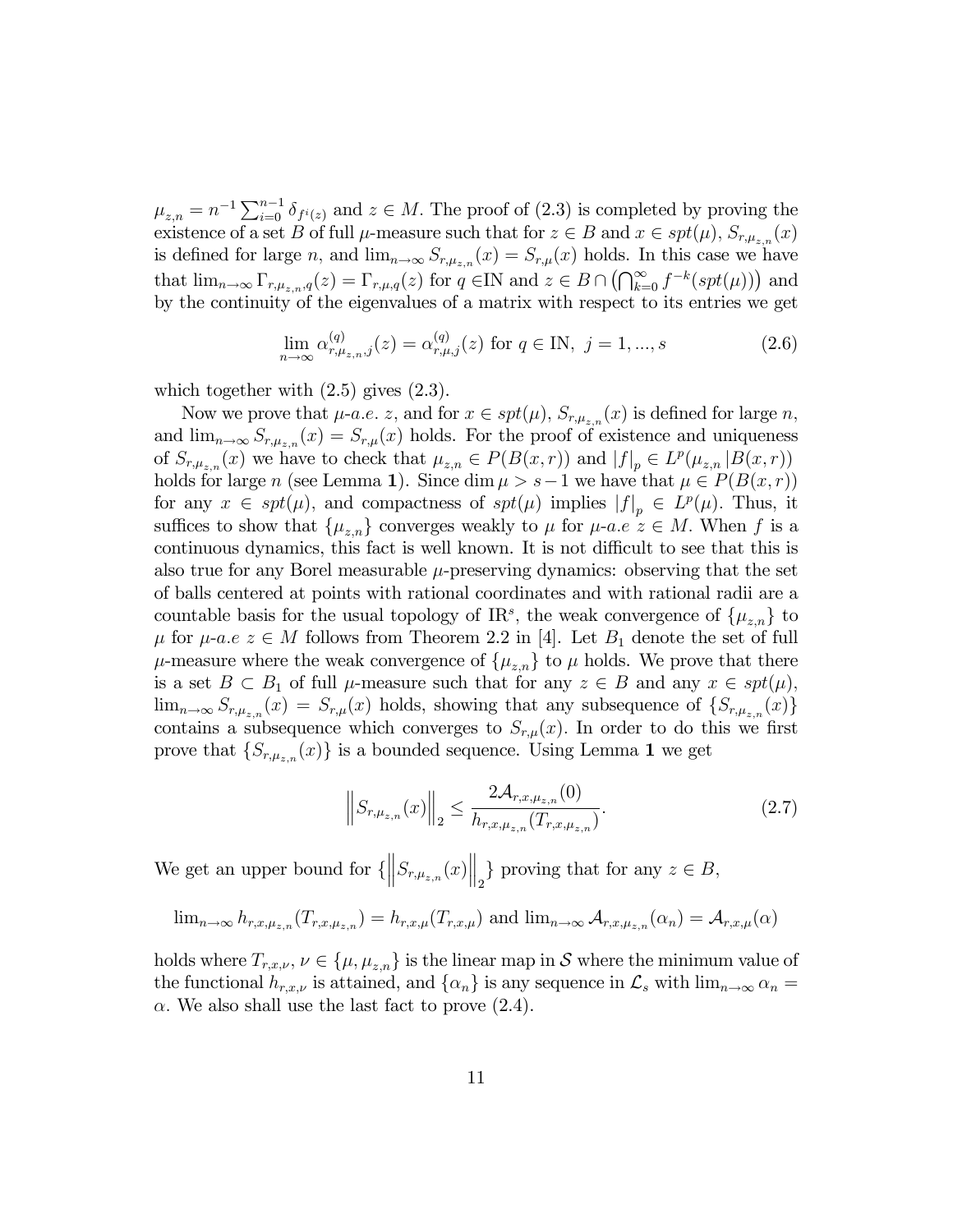Let  $C$  be the set of functions given by

$$
C := \{ g : g(y) = \chi_{B(x,r)} \left( |f(y) - t - \alpha(y-x)|_p \right)^p, \ x \in M, \ t \in M, \ \alpha \in \text{IR}^{s^2} \}. \tag{2.8}
$$

Let  $M^*$  and  $\mathcal{L}_s^*$  be countable and dense subsets respectively in M and  $\text{IR}^{s^2}$  and let

$$
C^* := \{ g : g(y) = \chi_{B(x^*, r)} \left( |f(y) - t^* - \alpha^*(y - x^*)|_p \right)^p, \ x^* \in M^*, \ t^* \in M^*, \ \alpha \in \mathcal{L}_s^* \}.
$$

We prove that there is a set  $B_2 \subset B_1$  of full  $\mu$ -measure such that for any  $\varepsilon > 0$ ,  $z \in B_2$  and  $g \in C$  there are a  $g^* \in C^*$  and an  $n_0 \in \mathbb{N}$  such that

$$
\left| \int g(y) d\mu(y) - \int g^*(y) d\mu(y) \right| < \varepsilon \text{ and } \left| \int g(y) d\mu_{z,n}(y) - \int g^*(y) d\mu_{z,n}(y) \right| < \varepsilon
$$
\n(2.9)

hold for  $n > n_0$ . We give the more involved proof of the second inequality. The first one can be obtained in an analogous way.

Let  $B_2 := B_1 \cap (\bigcap_{i=0}^{\infty} f^{-i}(spt(\mu)))$ ,  $g(y) := \chi_{B(x,r)} (|f(y) - t - \alpha(y-x)|_p)$  $\big)^p \in C$ and  $h(y) := \chi_{B(x^*, r)} (|f(y) - t - \alpha(y - x)|_p)$  $\int^p$  where  $x^* \in M^*$  is taken close to x. Then for  $z \in B_2$ ,

$$
\left| \left[ \int g(y) d\mu_{z,n}(y) \right]^{1/p} - \left[ \int h(y) d\mu_{z,n}(y) \right]^{1/p} \right| \le
$$
  

$$
\left[ \int_{B(x,r)\Delta B(x^*,r)} \left( |f(y) - t - \alpha(y-x)|_p \right)^p d\mu_{z,n}(y) \right]^{1/p} \le
$$
  

$$
K \left( \mu_{z,n}((B(x,r)\Delta B(x^*,r)))^{1/p}
$$

where the symbol  $\Delta$  denotes the symmetric difference of sets and K is a constant, depending on  $||\alpha||_2$  and  $|t|_2$ . The existence of K derives from the boundness of  $stp(\mu)$  and from the fact that every y in the orbit of z belongs to  $spt(\mu)$ . Let  $\{x_k\}$ be a sequence in  $M^*$  such that  $\lim_{k\to\infty} x_k = x$ . The last inequality together with the fact that  $\lim_{k\to\infty} \lim_{n\to\infty} \mu_{z,n}((B(x, r) \Delta B(x, r)) = \mu(\partial B(x, r)) = 0$ , allows us to choose  $x^* \in M^*$  and  $n_0 \in \mathbb{N}$  such that

$$
\left| \left[ \int g(y) d\mu_{z,n}(y) \right]^{1/p} - \left[ \int h(y) d\mu_{z,n}(y) \right]^{1/p} \right| \leq \varepsilon/2, \text{ for } n > n_0.
$$

Taking  $g^*(y) \in C^*$  where  $g^*(y) := \chi_{B(x^*, r)} (|f(y) - t^* - \alpha^*(y - x^*)|_p)$  $\int^p$  satisfies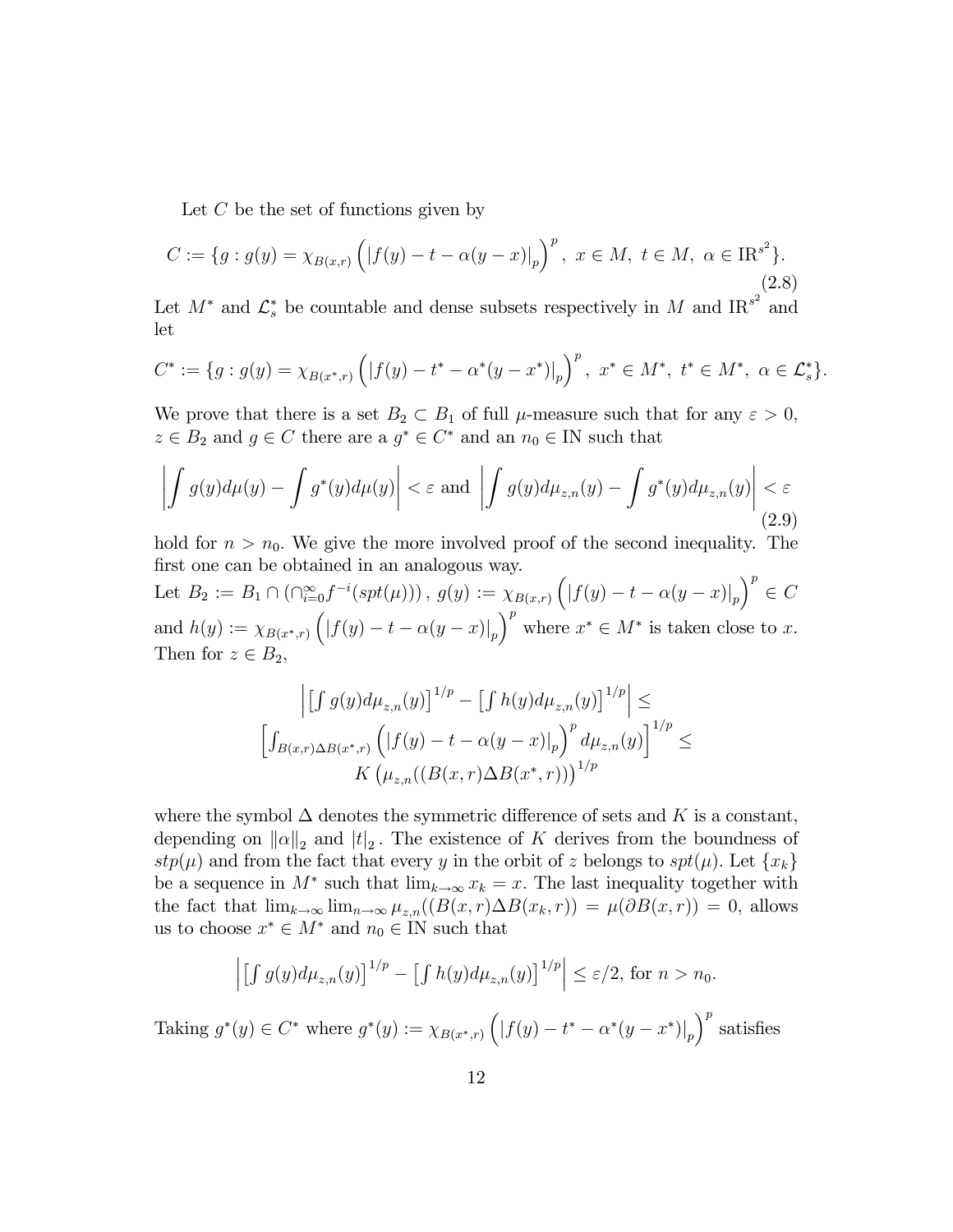$$
\left| \left[ \int h(y) d\mu_{z,n}(y) \right]^{1/p} - \left[ \int g^*(y) d\mu_{z,n}(y) \right]^{1/p} \right| < \varepsilon/2,
$$

we get

$$
\left| \left[ \int g(y) d\mu_{z,n}(y) \right]^{1/p} - \left[ \int g^*(y) d\mu_{z,n}(y) \right]^{1/p} \right| \leq \varepsilon \text{ for } n > n_0,
$$

and the continuity of  $t(y) = y^p$  completes the proof.

Inequalities given in  $(2.9)$ , together with the fact that  $C^*$  is a countable set of functions and Birkhoff theorem gives the existence of a set  $B \subset B_2$  of full  $\mu$ -measure such that for any  $z \in B$  and  $g \in C$ ,

$$
\lim_{n \to \infty} \int g(y) d\mu_{z,n}(y) = \int g(y) d\mu(y)
$$

holds. Then, for any  $z \in B$ ,  $x \in f^{-1}(spt(\mu))$ , and any sequence  $\{\alpha_n\}$  on  $\mathcal{L}_s$  such that  $\lim_{n \to \infty} \alpha_n = \alpha$ ,

$$
\lim_{n \to \infty} \mathcal{A}_{r,x,\mu_{z,n}}(\alpha_n) = \mathcal{A}_{r,x,\mu}(\alpha)
$$
\n(2.10)

holds (notice that the weak convergence of  $\{\mu_{z,n}\}\)$  to  $\mu$  does not permit us to obtain  $(2.10)$  because f is not assumed to be a continuous dynamics). Taking  $z \in B$  and  $\alpha_n = 0$  for all n in (2.10), we can get an upper bound for  $\{\mathcal{A}_{r,x,\mu_{z,n}}(0)\}$ in (2.7). Since  $\lim_{n\to\infty} h_{r,x,\mu_{z,n}}(T_{r,x,\mu_{z,n}})=h_{r,x,\mu}(T_{r,x,\mu})>0$  holds (see part (i) of Lemma 1.2 in [11]), we also get a lower bound for  $\{h_{r,x,\mu_{z,n}}(T_{r,x,\mu_{z,n}})\}\$  in (2.7). Then there is an  $n_0 > 0$  such that the sequence  $\{S_{r,\mu_{z,n}}(x)\}_{n>n_0}$  is contained in a compact set. Thus, any subsequence of  $\{S_{r,\mu_{z,n}}(x)\}_{n>n_0}$  contains a convergent subsequence, which we also denote by  $\{S_{r,\mu_{z,n}}(x)\}\)$ . If  $\lim_{n\to\infty} S_{r,\mu_{z,n}}(x) = S^*$  with  $S^* \neq S_{r,\mu}(x)$  then

$$
\lim_{n\to\infty} \mathcal{A}_{r,x,\mu_{z,n}}(S_{r,\mu_{z,n}}(x)) = \mathcal{A}_{r,x,\mu}(S^*) > \mathcal{A}_{r,x,\mu}(S_{r,\mu}(x))
$$

which follows from  $(2.10)$  together with the uniqueness of the minimum of the functional  $A_{r,x,\mu}$ . The above inequality contradicts

$$
\lim_{n\to\infty} \mathcal{A}_{r,x,\mu_{z,n}}(S_{r,\mu_{z,n}}(x)) \leq \lim_{n\to\infty} \mathcal{A}_{r,x,\mu_{z,n}}(S_{r,\mu}(x)) = \mathcal{A}_{r,x,\mu}(S_{r,\mu}(x)),
$$

so that

$$
\lim_{n \to \infty} S_{r,\mu_{z,n}}(x) = S_{r,\mu}(x) \tag{2.11}
$$

holds, which completes the proof of  $(2.3)$ .

We now prove (2.4). Let  $R_r^{(q)}(S_{r,\mu}) = \frac{1}{q} \sum_{i=0}^{q-1}$ 1  $\frac{1}{(\mu(B(f^{i}(z),r)))^{1/p}}{\cal A}_{r,f^{i}(z),\mu}(S_{r,\mu}(f^{i}(z))).$ By Theorem 2.1,  $R_{r,\mu}(S_{r,\mu}) = \lim_{q \to \infty} R_r^{(q)}(S_{r,\mu})$ . Then it is sufficient to prove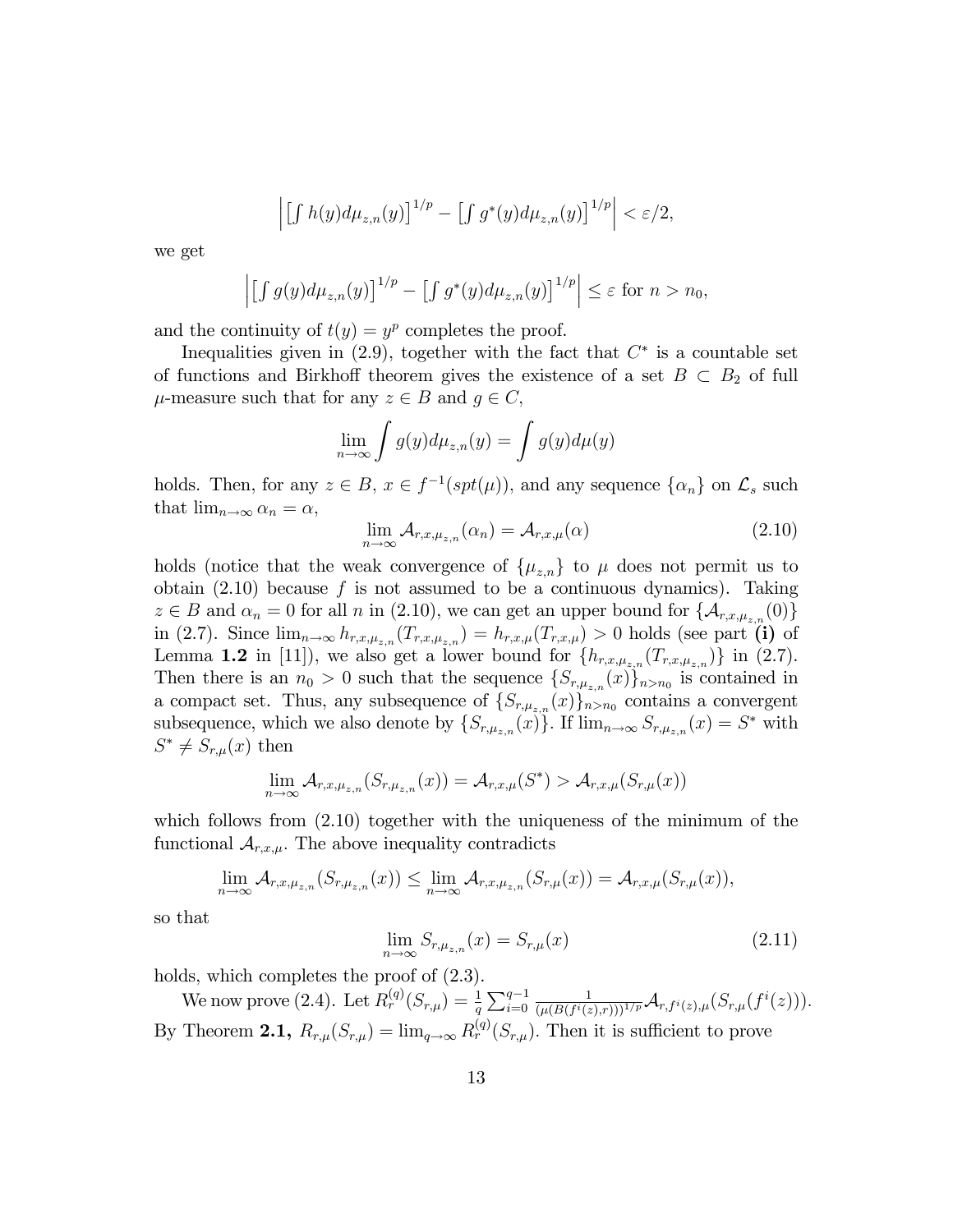$$
\lim_{n \to \infty} \frac{1}{(\mu_{z,n}(B(f^i(z), r)))^{1/p}} \mathcal{A}_{r, f^i(z), \mu_{z,n}}(S_{r, \mu_{z,n}}(f^i(z))) = \frac{1}{(\mu(B(f^i(z), r)))^{1/p}} \mathcal{A}_{r, f^i(z), \mu}(S_{r, \mu}(f^i(z))), i \in \mathbb{N}
$$

holds  $\mu$ -a.e. z which follows from (2.11) and (2.10) for  $x = f^{i}(z)$  together with the weak convergence of  $\{\mu_{z,n}\}\)$  to  $\mu$  taking  $z \in B \cap (\bigcap_{k=0}^{\infty} f^{-k}(spt(\mu))).$ 

**Proposition 1.** Let M be a Borel subset of  $\text{IR}^s$ , and let  $f : M \to M$  be a Borel measurable dynamics. Let  $\mu$  be an f-invariant measure with compact support and dim  $\mu > s - 1$ . Then, the parameter

$$
R := \lim \inf_{r \to 0} \frac{\log R_{r,\mu}(S_{r,\mu})}{\log r}
$$

is defined and

(i) If f is Hölder continuous of exponent  $\varepsilon \mu$ -a.e. (that is  $\mu$ -a.e.  $x \in M$ ,  $|f(y) - f(x)|_2 \le$  $L(|y-x|_2)^{\varepsilon}$  holds for  $\mu$ -a.e.  $y \in M$  where  $0 < \varepsilon < 1$  and L is a positive constant), then  $R \geq \varepsilon$ .

(ii) If f is Lipstchitz  $\mu$ -a.e. (that is  $\mu$ -a.e.  $x \in M$ ,  $|f(y) - f(x)|_2 \leq L |y - x|_2$ holds for  $\mu$ -a.e.  $y \in M$  where L is a positive constant), then  $R \geq 1$ .

(iii) If M is open and  $f \in C^{1+\varepsilon}$   $\mu$ -a.e (that is  $f \in C^1$  and it has Hölder continuous derivatives of exponent  $\varepsilon$  for  $\mu$ -a.e.), then  $R \geq 1 + \varepsilon$ .

**Proof.** By Theorem 2.1. we know that  $R_{r,\mu}(S_{r,\mu})$  is defined. Let G be a point to matrix mapping such that  $||G(x)||_2 \in L^1(\mu)$ . Since  $S_{r,\mu}(x)$  is the best linear estimate in  $L^p(\mu | B(x,r))$ -norm for f at x,

$$
R_{r,\mu}(S_{r,\mu}) \leq \int_M \frac{1}{(\mu(B(x,r)))^{1/p}} \mathcal{A}_{r,x,\mu}(G(x))d\mu(x)
$$

holds. Taking  $G(x) = 0$  in the last inequality we obtain (i) and (ii), and taking  $G(x) = Df(x)$  we obtain (iii).

The next theorem shows how E.R.A. can be used to compute the Liapunov exponents of the tangent map when the dynamics is defined in a  $d$ -dimensional smooth submanifold M of IR<sup>s</sup> with  $d \leq s$ . Let  $z \in spt(\mu)$ ,  $i \in \mathbb{N}, x_i = f^i(z)$ and  $g_i = \Phi_{i+1} \circ f \circ \Phi_i^{-1}$  where  $(U_i, \Phi_i)$  is the chart at  $x_i$  defined in section **1.6.** The algorithm acts by fitting the matrix  $G_{r,n,i}(0)$  of the best linear estimate in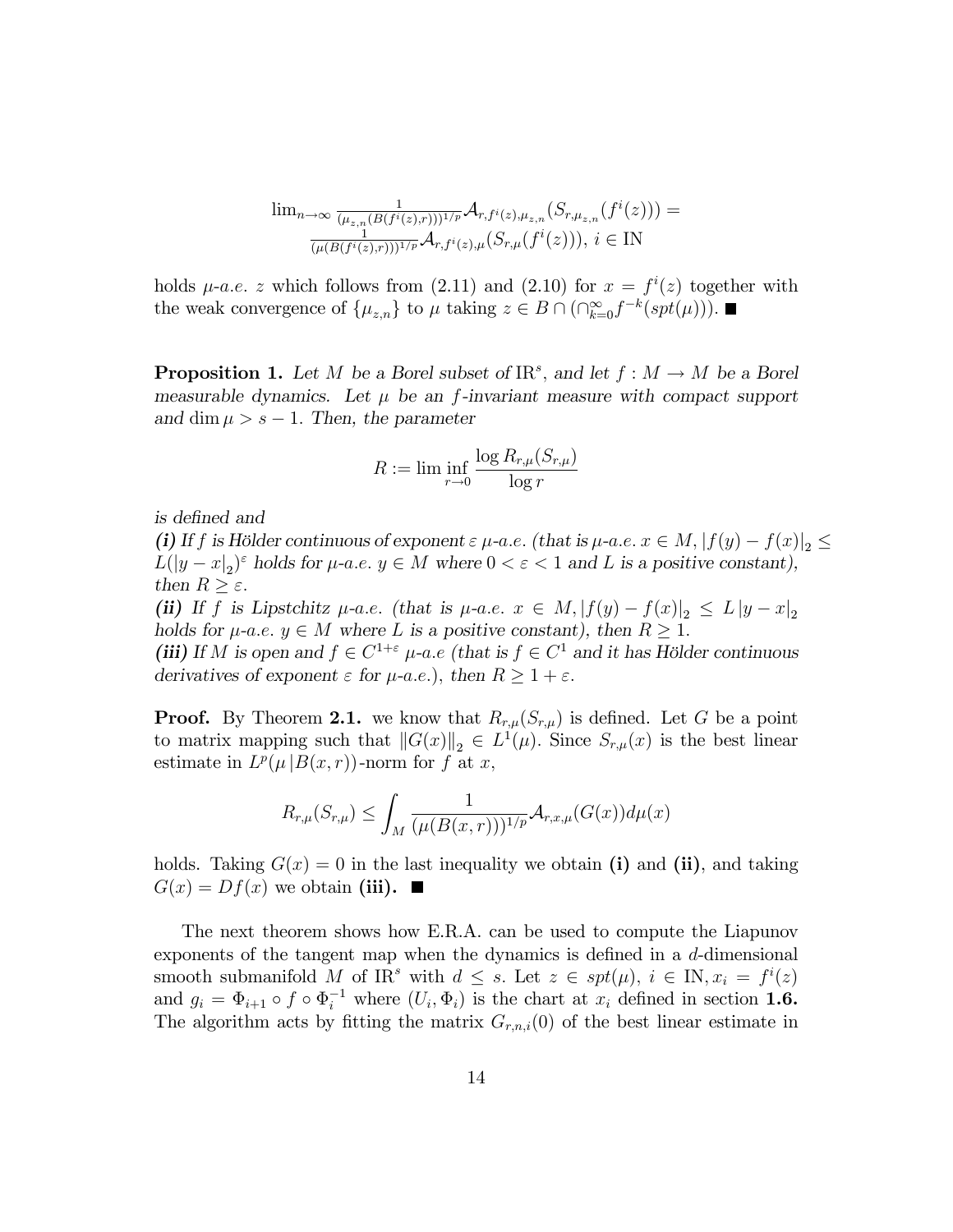$L^p(\nu_{n,i}|B(0,r))$ -norm of  $g_i$  at the origin, where  $\nu_{n,i} = \Phi_i \#(\mu_{z,n}|U_i)$ . The exponents  $\alpha_{r,n,j}^{(q)}(z)$ ,  $j = 1, ..., d$  that E.R.A. gives, are the logarithms of the eigenvalues of the matrix  $\Gamma_{r,n,q}(z) := (G_{r,n}^{(q)*} G_{r,n}^{(q)})^{(2q)^{-1}}$  where  $G_{r,n}^{(q)} = G_{r,n,q-1}(0) G_{r,n,q-2}(0) \cdots$  $G_{r,n,0}(0)$ .

We say that  $\mu$  is exact dimensional if

$$
\liminf_{r \to 0} \frac{\log(\mu(B(x,r)))}{\log r} = \limsup_{r \to 0} \frac{\log(\mu(B(x,r)))}{\log r} = \alpha \mu-a.e.
$$

**Theorem 2.3.** Let M be a d-dimensional submanifold of  $\text{IR}^s$ ,  $f : M \to M$  and let  $\mu$  be an f-invariant, ergodic and exact dimensional Borel probability measure with  $\dim \mu > d-1$ . Assume that there is an  $\varepsilon > 0$  such that M is  $C^{1+\varepsilon}$ ,  $f \in C^{1+\varepsilon}(M)$ and  $\int_M \log^+(||Df||)d\mu < \infty$ . For  $p \in (1,\infty)$  and  $r > 0$ , let  $\alpha_{r,n,j}^{(q)}(z)$ ,  $j = 1,...,d$ be the estimates of the Liapunov exponents provided by the Eckmann and Ruelle algorithm from the orbit  $O_n(z)$  and let  $\lambda_j$ ,  $j = 1, ..., d$  be the  $\mu$ -a.e. constant Liapunov exponents for the tangent map Df. Then,

$$
\lim_{q \to \infty} \lim_{r \to 0} \lim_{n \to \infty} \alpha_{r,n,j}^{(q)}(z) = \lambda_j, \ j = 1, ..., d
$$
\n(2.12)

for  $\mu$ -a.e.  $z \in M$ .

**Proof.** It is not difficult to prove that for each point  $x \in M$  there exist a neighborhood  $V_x$  in IR<sup>s</sup> and a diffeomorphism  $\Psi_x$  defined in  $V_x$  such that the restriction of  $\Psi_x$  to  $V_x \cap M$  is given by  $\Psi_x(y) = \Pi_{T_x(M)}(y-x)$  where  $\Pi_{T_x(M)}$  denotes the orthogonal projection of IR<sup>s</sup> into the tangent space  $T_x(M)$  of M at x. Thus,  $(V_x, \Psi_x)$  provides a chart at x. This result is also true if we consider the orthogonal projection on any linear d-dimensional subspace T such that  $T^{\perp} \cap T_x(M) = \{0\}$ , where  $T^{\perp}$  denotes the orthogonal complement of T. Since  $\dim \mu > d - 1$ , and  $\{\mu_{z,n}\}\$  converges weakly to  $\mu$  for  $\mu$ -a.e.  $z \in M$ , we have that for  $x_i \in spt(\mu)$ and  $r > 0$ , there is an  $n_0 > 0$  such that for  $n > n_0$  we can find d vectors  $v_j := x_{i_j} - x_i$  with  $x_{i_j} \in B(x_i, r) \cap O_n(z)$  spanning a d-dimensional linear subspace  $T_{r,n,i}$ . Moreover, since  $x_{i_j} \in B(x_i, r) \cap M$ ,  $j = 1, ..., d$ , for a sufficiently small r and large  $n, T_{r,n,i}^{\perp} \cap T_{x_i}(M) = \{0\}$  holds. Thus, we can choose the chart  $(U_i, \Phi_i)$  at  $x_i \in O_n(z)$  as described in section 1.6.

Since the hypotheses of Oseledec theorem hold, the Liapunov exponents of  $Df$ , which we have denoted by  $\lambda_j$ ,  $j = 1, ..., d$ , are defined and they are the logarithms of the eigenvalues of the  $\mu$ -a.e. z well defined matrix  $\Lambda_z := \lim_{q \to \infty} \Lambda_q(z)$  where  $\Lambda_q(z) := (Dg^{(q)*}Dg^{(q)})^{(2q)^{-1}}$  and  $Dg^{(q)} := Dg_{q-1}(0) Dg_{q-2}(0) \cdots Dg_0(0)$ .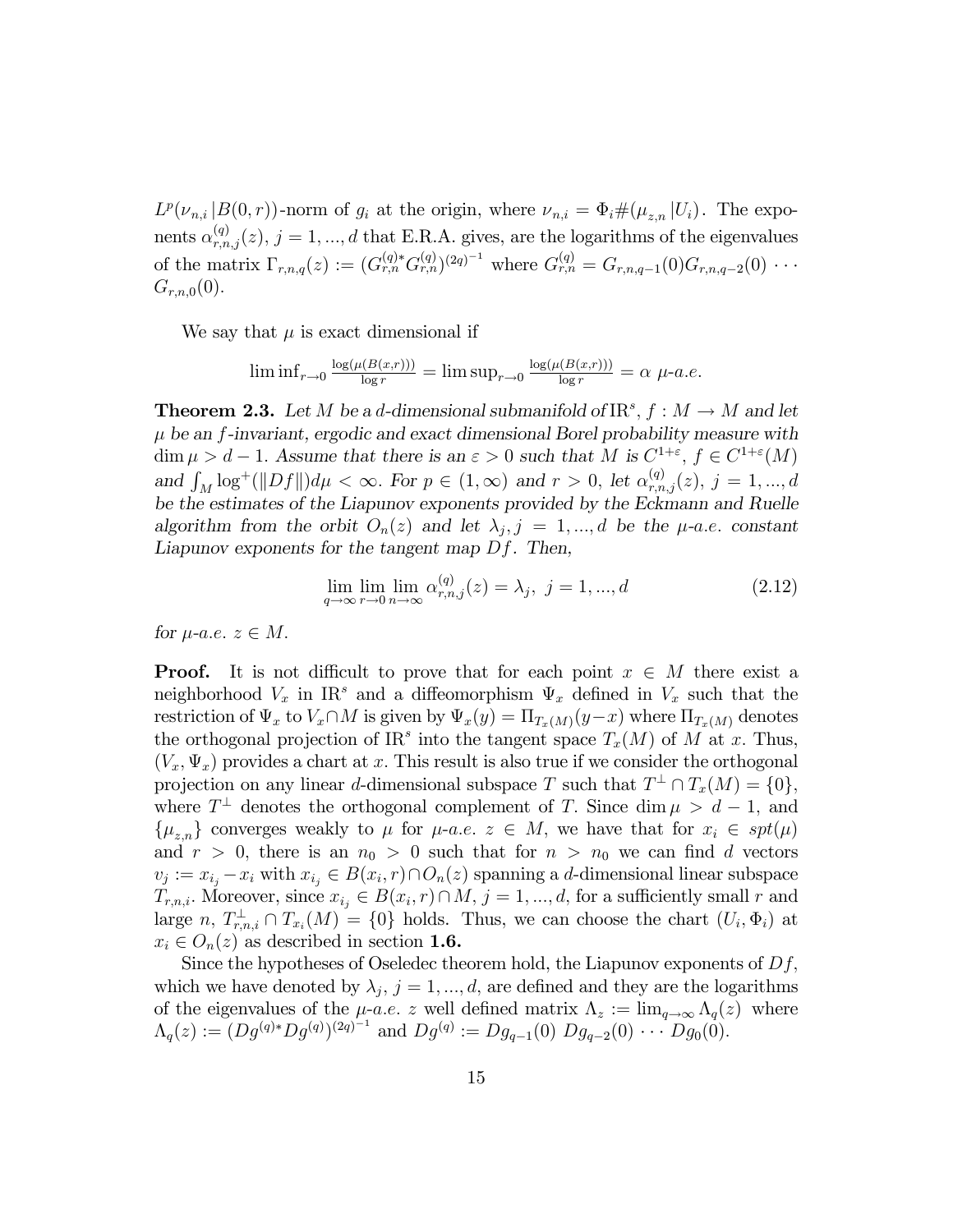By the continuity of the eigenvalues with respect to the entries of the matrix we have

$$
\lim_{q \to \infty} \lambda_j^{(q)}(z) = \lambda_j, \ j = 1, ..., d
$$
\n(2.13)

 $\mu$ -a.e. where  $\lambda_i^{(q)}$  $j^{(q)}(z)$ ,  $j = 1, ..., d$  are the logarithms of the eigenvalues of  $\Lambda_q(z)$ .

Let  $x_i \in O_n(z) \cap spt(\mu)$ . Since  $\dim \mu > d-1$  and  $\Phi_i$  is a diffeomorphism, we get that dim  $\nu_i > d-1$  where  $\nu_i = \Phi_i \#(\mu | U_i)$ . Then,  $\nu_i \in P(B(0, r))$  holds. Since  $g_i$  is a differentiable function we also get that  $|g_i|_p \in L^p(\nu_i | B(0,r))$  for small r, and by Lemma 1 the existence of the best linear estimate in  $L^p(\nu_i|B(0,r))$ -norm for  $g_i$  at the origin is guaranteed. We denote it by  $G_{r,i}(0)$ .

We now see that there is a set A with  $\mu(A) = 1$  such that for all  $z \in A$ , and  $i \in \mathbb{N}$ ,  $\lim_{r \to 0} G_{r,i}(0) = Dg_i(0)$  holds. Results given in [11] ensure the existence of a set  $Z_i \subset \Phi_i(U_i)$  of full  $\nu_i$ -measure such that  $\lim_{r\to 0} G_{r,i}(a) = Dg_i(a)$  holds for  $a \in Z_i$ . We need that for  $z \in A$ ,  $0 = \Phi_i(f^i(z)) \in Z_i$  holds for any  $i \in \mathbb{N}$ . Notice that the charts  $\Phi_i$  are depending on z. This is the reason for which we introduce a non depending on z countable atlas  $\{(V_j, \Psi_j)\}_{j\in\mathbb{N}}$  of M which together with a change of charts shall allow us to get the result.

Let  $\tau_j = \Psi_j \#(\mu | V_j)$ ,  $j \in \mathbb{N}$ . Since  $\dim \tau_j > d - 1$  we can apply Lemmas **3.1** and **3.2** in [11], so that for any  $\sigma > 0$  there exists a set  $W_j \subset \Psi_j(V_j)$  of full  $\tau_j$ -measure such that for any  $a \in W_j$  there are positive constants K and  $r_0$ , depending on a, such that for any  $\beta \in \mathcal{L}_d$  we get

$$
\|\beta\|_2 \le \frac{K}{r^{1+\sigma}(\tau_j(B(a,r)))^{1/p}} \left[ \int_{B(a,r)} \left( |\beta(y-a)|_p \right)^p d\tau_j(y) \right]^{1/p} \tag{2.14}
$$

for  $r < r_0$ . Consider the set of full  $\mu$ -measure given by

$$
A := \bigcap_{k=0}^{\infty} f^{-k} \left( spt(\mu) \cap \left( \bigcup_{j=1}^{\infty} \Psi_j^{-1}(W_j) \right) \right).
$$

Let  $z \in A$ ,  $i \in \mathbb{N}$  and  $x_i = f^i(z)$ . Since  $x_i \in A$ , there is a  $j \in \mathbb{N}$  such that  $x_i \in \Psi_j^{-1}(W_j) \cap spt(\mu)$ . Let  $(U_i, \Phi_i)$  be the chart that the algorithm takes at  $x_i$ and let  $h_i : \Phi_i(U_i \cap V_j) \to \Psi_j(U_i \cap V_j)$  be the  $C^{1+\varepsilon}$  map of change of charts given by  $h_i := \Psi_j \circ \Phi_i^{-1}$ . Then, there is a constant L such that

$$
|\beta(h_i(y) - h_i(0))|_p \le |\beta(h_i(y) - h_i(0) - Dh_i(0)y)|_p + |\beta Dh_i(0)y|_p \le
$$
  

$$
L \|\beta\|_2 \left(|y|_p\right)^{1+\varepsilon} + |\beta Dh_i(0)y|_p \text{ for any } y \in \Phi_i(U_i \cap V_j) \tag{2.15}
$$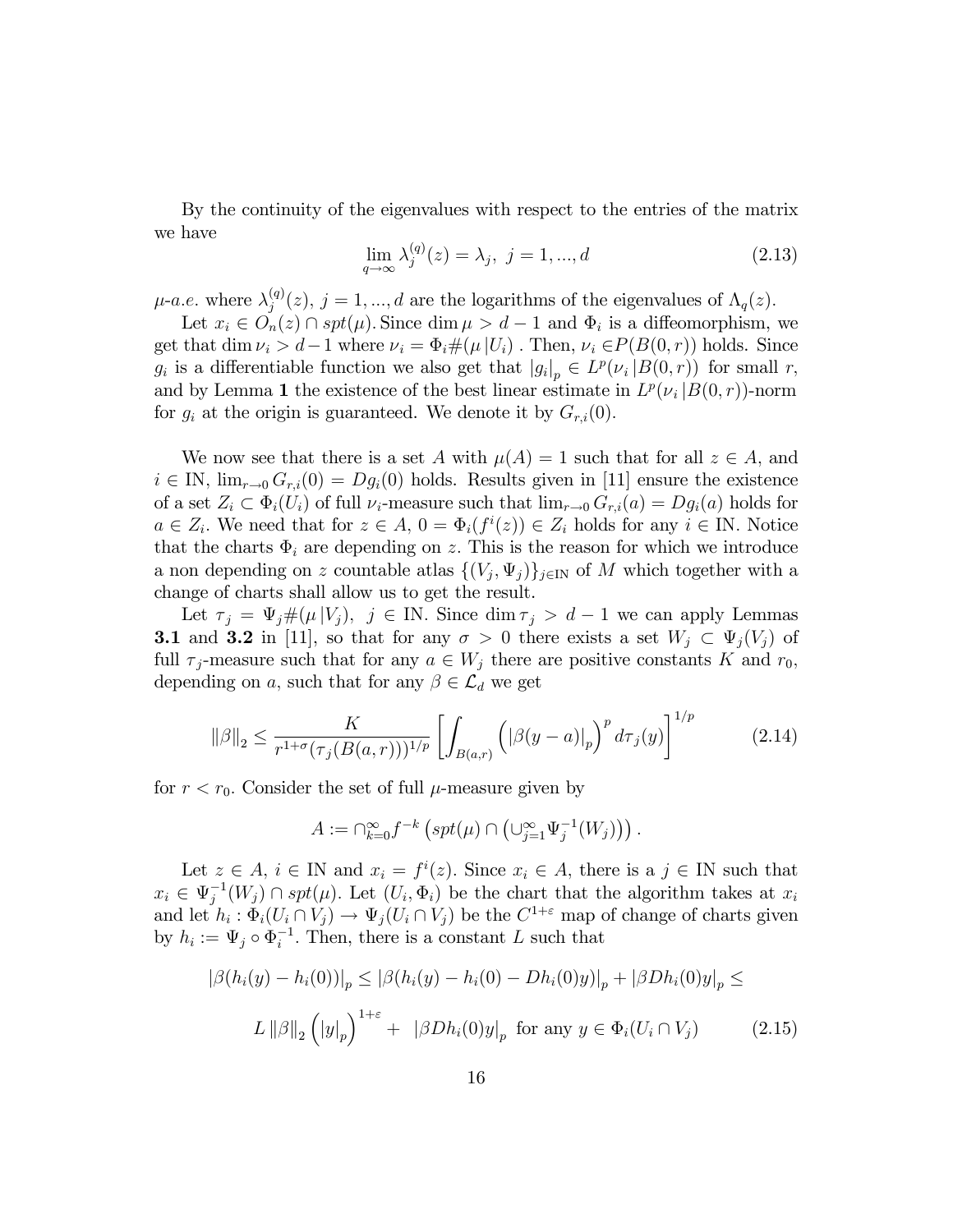Using that for small  $r, \tau_j | B(\Psi_j(x_i), r) = (h_i \# \nu_i) | B(\Psi_j(x_i), r)$  holds, a change of variable in the right hand of (2.14) taking  $a = \Psi_j(x_i)$  and  $\sigma < \varepsilon$ , and (2.15) we get

$$
\|\beta\|_2 \leq \frac{Kr^{-1-\sigma}}{(\tau_j(B(\Psi_j(x_i),r)))^{1/p}} \left[ \int_{h_i^{-1}(B(h_i(0),r))} \left( \left| \beta(h_i(y) - h_i(0)) \right|_p \right)^p d\nu_i(y) \right]^{1/p} \leq
$$

$$
\frac{K_1 r^{-1-\sigma}}{(\tau_j(B(\Psi_j(x_i), r))))^{1/p}} \left[ \int_{h_i^{-1}(B(h_i(0), r))} \left( |\beta Dh_i(0)y)|_p \right)^p d\nu_i(y) \right]^{1/p} \le
$$
\n
$$
\frac{K_1 r^{-1-\sigma}}{(\tau_j(B(\Psi_j(x_i), r)))^{1/p}} \left[ \int_{B(0, Mr)} \left( |\beta Dh_i(0)y)|_p \right)^p d\nu_i(y) \right]^{1/p} \tag{2.16}
$$

for small r, where  $K_1$  and M are constants with  $M > ||Dh_i^{-1}(h_i(0))||_2$ . Replacing r with  $r/M$  and taking  $\beta = (G_{r,i}(0) - Dg_i(0))Dh_i^{-1}(h_i(0))$  in (2.16), and using that  $G_{r,i}(0)$  satisfies

$$
\left[\int_{B(0,r)} \left( |(G_{r,i}(0) - Dg_i(0))y|_p \right)^p d\nu_i(y) \right]^{1/p} \le 2 \left[ \int_{B(0,r)} \left( |g_i(y) - Dg_i(0)y|_p \right)^p d\nu_i(y) \right]^{1/p}
$$

and that  $g_i \in C^{1+\varepsilon}$ , we get

$$
||G_{r,i}(0) - Dg_i(0)||_2 \le ||(G_{r,i}(0) - Dg_i(0))Dh_i^{-1}(h_i(0))||_2 ||Dh_i(0)||_2 \le
$$
  

$$
\frac{K_2r^{-1-\sigma}}{(\tau_j(B(\Psi_j(x_i), \frac{r}{M})))^{1/p}} \left[ \int_{B(0,r)} \left( |(G_{r,i}(0) - Dg_i(0))y|_p \right)^p d\nu_i(y) \right]^{1/p} \le
$$
  

$$
\frac{K_3r^{\varepsilon-\sigma}(\nu_i(B(0,r)))^{1/p}}{(\tau_j(B(\Psi_j(x_i), \frac{r}{M})))^{1/p}} = K_3r^{\varepsilon-\sigma} \left( \frac{\mu(\Phi_i^{-1}(B(0,r)))}{\mu(\Psi_j^{-1}(B(\Psi_j(x_i), \frac{r}{M})))} \right)^{1/p}, \qquad (2.17)
$$

where  $K_i$ ,  $i = 1, 2, 3$  are constants. Using that for any diffeomorhism  $\phi$ ,  $B(x, \frac{r}{l_1}) \subset$  $\phi^{-1}(B(\phi(x), r)) \subset B(x, l_2r)$  holds, where  $l_1$  and  $l_2$  are constants with  $l_1 > ||D\phi(x)||_2$ and  $l_2 > ||D\phi^{-1}(\phi(x))||_2$  together with the fact that  $\mu$  is exact dimensional,  $\sigma < \varepsilon$ , and  $(2.17)$  we get that  $||G_{r,i}(0) - Dg_i(0)||_2 = o(r^{\varepsilon-\alpha})$  where  $\alpha$  is any constant with  $0 < \alpha < \varepsilon$ .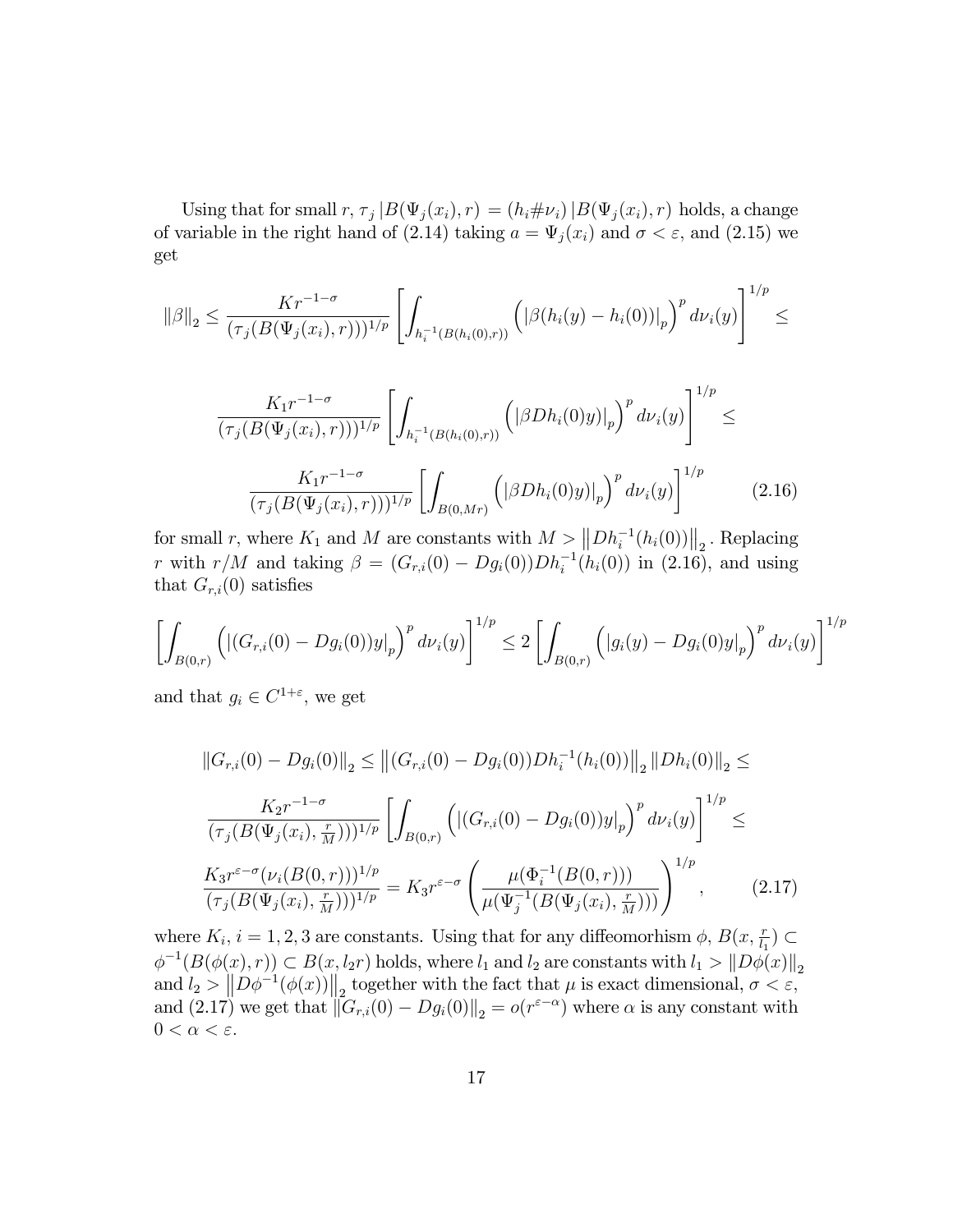We now show that  $\mu$ -a.e. z,  $G_{r,n,i}(0)$  is defined and  $\lim_{n\to\infty} G_{r,n,i}(0) = G_{r,i}(0)$ . Let B be the set of full measure where the weak convergence of  $\{\mu_{z,n}\}\)$  to  $\mu$ holds. Then for any  $z \in B$  and  $i \in \mathbb{N}$ , we also have the weak convergence of  $\{\nu_{n,i}\}\$  to  $\nu_i$ . Using that  $\nu_i \in P(B(0,r))$  and  $|g_i|_p \in L^p(\nu_i|B(0,r))$  for small r, we get that  $\nu_{n,i} \in P(B(0,r))$  and  $|g_i|_p \in L^p(\nu_{n,i}|B(0,r))$  for small r and large n, and again by Lemma 1  $G_{r,n,i}(0)$  is defined for small r and large n. Using the argument given in Theorem 2.2 when proving  $\lim_{n\to\infty} S_{r,\mu_{z,n}}(x) = S_{r,\mu}(x)$ , we get  $\lim_{n\to\infty} G_{r,n,i}(0) = G_{r,i}(0)$  for any  $z \in B$  (notice that in this case the continuity of  $g_i$  simplifies the proof). Thus, we have obtained  $\lim_{r\to 0} \lim_{n\to\infty} G_{r,n,i}(0)$  $\lim_{r\to 0} G_{r,i}$  (0) =  $Dg_i(0)$  for  $i \in \mathbb{N}$  and  $z \in A \cap B$ . Hence,

$$
\lim_{r \to 0} \lim_{n \to \infty} G_{r,n}^{(q)}(0) = Dg^{(q)} \text{ for } q \in \mathbb{N},
$$

 $\mu$ -a.e.z, and by the continuity of the eigenvalues of the matrix with respect to its entries

$$
\lim_{r \to 0} \lim_{n \to \infty} \alpha_{r,n,j}^{(q)}(z) = \lambda_j^{(q)}(z), \ j = 1, ..., d, \ q \in \mathbb{N}
$$

which together with  $(2.13)$  gives  $(2.12)$ .

# 3. Concluding remarks.

Remark 1. Eckmann and Ruelle conjectured that an ergodic measure invariant under a  $C^2$ -diffeomorphism with non zero Liapunov exponent is regular and exact dimensional (see [6]). This conjecture has been proved in  $(3)$  for a compactly supported Borel probability measure, with non-zero Liapunov exponents and invariant under a  $C^{1+\epsilon}$  diffeomorphism of a smooth Riemannian manifold.

Remark 2. The result of Theorem 2.3 can be obtained for a non exact dimensional measure if  $f \in C^{1+\varepsilon}$  with  $\varepsilon > \frac{Dim\mu-\dim\mu}{\dim\mu-d+1} + \frac{Dim\mu-\dim\mu}{p}$  where  $Dim\mu$  denotes the packing dimension of  $\mu$  (see [19]). The proof is like in Theorem 2.3 considering  $\sigma > (Dim\mu - \dim \mu)/(\dim \mu - d + 1)$  in (2.14) and taking into account in (2.17) that  $\frac{\mu(B(x_i,r))}{\mu(B(x_i,r/k))} < k^{\alpha_2}r^{\alpha_1-\alpha_2}$  holds for r small and any  $\alpha_1$  and  $\alpha_2$  with  $\alpha_1 < \dim \mu$ and  $\alpha_2 > D \text{im}\mu$ .

In this theorem we can also assume that M is an open subset of  $\text{IR}^s$  and  $\dim \mu$ s – 1. Then the result is obtained if f is locally  $C^{1+\varepsilon}$   $\mu$ -a.e. where  $\varepsilon > \frac{Dim\mu-\dim\mu}{\dim\mu-d+1}$ .

**Remark 3.** The assumption dim  $\mu > k - 1$  made in the previous theorems, for  $k = s$  in Theorems 2.1 and 2.2, and  $k = d$  in Theorem 2.3, seems to be a natural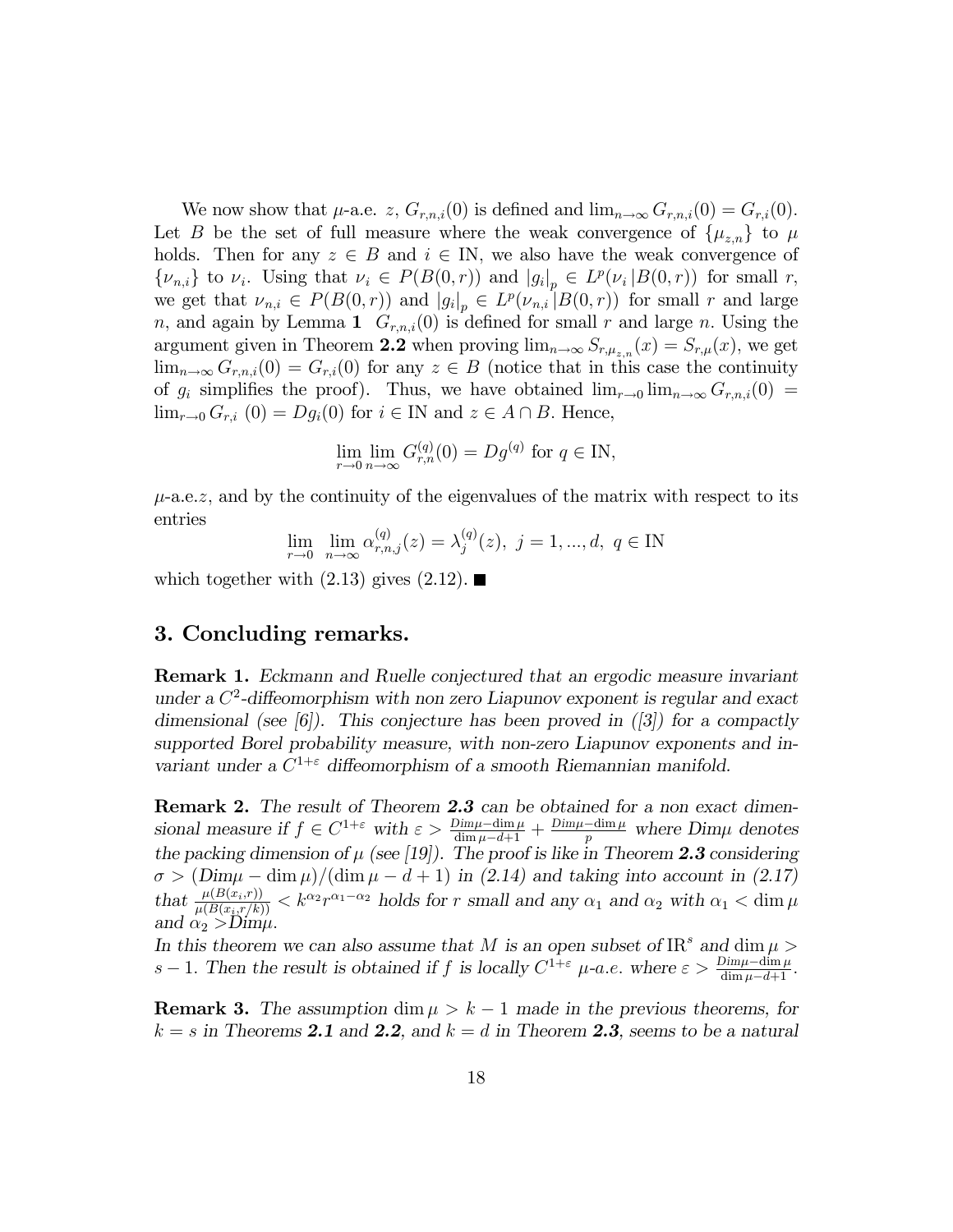condition which ensures that the dynamics does not take place in a submanifold of dimension smaller than  $k$ , in which case the existence of the k Liapunov exponents computed from the best linear estimates in  $\mathcal{L}_k$  is not guaranteed.

**Remark 4.** We do not know if, under the hypotheses of Theorem 2.3 when  $d = s$ , the  $L_r^p$ -Liapunov exponents converge to the Liapunov exponents of  $Df$  when r tends to zero. Although  $\lim_{r\to 0} S_{r,\mu}(x) = Df(x)$   $\mu$ -a.e, the rate of convergence required by the available results on perturbation of infinite products of matrices (see  $(15)$ ), is not guaranteed.

# References

- [1] Abarbanel H., R. Brown & M.B. Kennel. Liapunov Exponents in Chaotic Systems: their Importance and their Evaluation using Observed Data. Int. J. of Mod. Physics B, 5, 9, (1991), 1347-75.
- [2] Brown R., Bryant P. & Abarbanel H. Computing the Lyapunov spectrum of a dynamical system from an observed time series. Physical Review A, 43, 6, (1991) 2787-2806.
- [3] L. Barreira, Y. Pesin & J. Schmeling. On the Pointwise Dimension of Hyperbolic Measures: A Proof of the Eckmann-Ruelle Conjecture. Electronic Research Announcements of the American Mathematical Society, 2, 1, (1996), 69-72.
- [4] P. Billingsley. Convergence of Probability Measures, John Wiley, 1968.
- [5] J.P.R. Christensen. Topology and Borel Structure, NorthHolland/American Elsevier,1974.
- [6] J.P. Eckmann & D. Ruelle. Ergodic Theory of Chaos and Strange Attractors, Rev. Mod. Phys., 57, (1985), 617-656.
- [7] J.P. Eckmann, S.O. Kamphorst, D. Ruelle & S. Ciliberto. Liapunov Exponents from Time Series, Physical Review A, 34, 6, (1986), 4971-4979.
- [8] P. Grassberger. An Optimized Box-Assisted Algorithm for Fractal Dimensions, Phys. Lett. A, 148, (1990), 63-68.